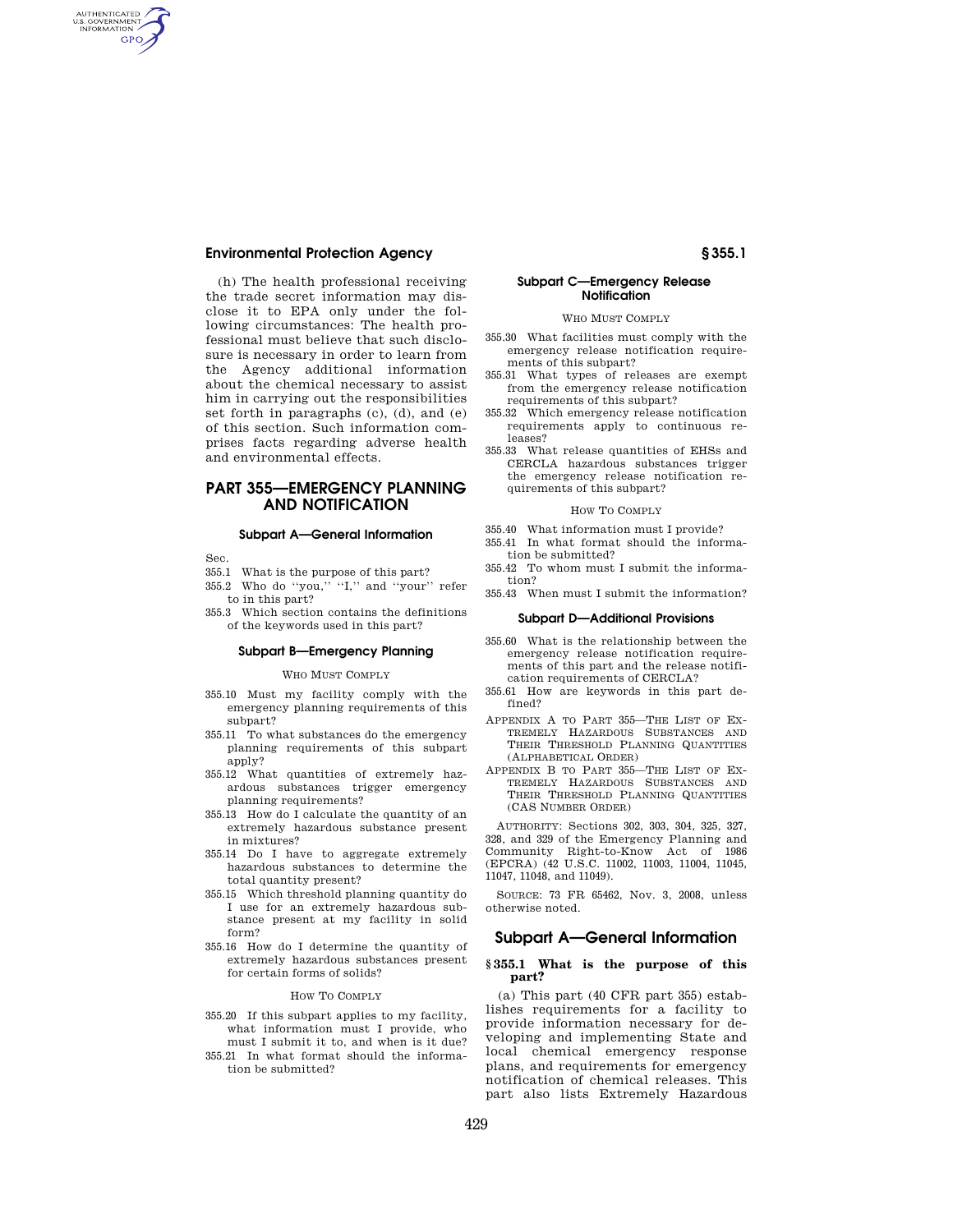Substances (EHSs) and Threshold Planning Quantities (TPQs) in Appendices A and B, which are used in determining if you are subject to these requirements.

(b) This part is written in a special format to make it easier to understand the regulatory requirements. Like other Environmental Protection Agency (EPA) regulations, this part establishes enforceable legal requirements. Information considered non-binding guidance under EPCRA is indicated in this regulation by the word ''note'' and a smaller typeface. Such notes are provided for information purposes only and are not considered legally binding under this part.

## § 355.2 Who do "you," "I," and "your" **refer to in this part?**

Throughout this part, "you," "I," and ''your'' refer to the owner or operator of a facility.

#### **§ 355.3 Which section contains the definitions of the key words used in this part?**

The definitions of key words used in this part are in §355.61. It is important to read the definitions for these key words because the definition explains the word's specific meaning associated with the regulations in this part.

# **Subpart B—Emergency Planning**

## WHO MUST COMPLY

### **§ 355.10 Must my facility comply with the emergency planning requirements of this subpart?**

You must comply with the emergency planning requirements in this subpart if your facility meets either of the following two conditions:

(a) Any extremely hazardous substance (EHS) is present at your facility in an amount equal to or greater than its threshold planning quantity (TPQ), or

(b) Your facility has been designated for emergency planning purposes, after public notice and opportunity for comment, by one of the following three entities:

(1) The State Emergency Response Commission (SERC).

# **§ 355.2 40 CFR Ch. I (7–1–11 Edition)**

(2) The Governor of the State in which your facility is located.

(3) The Chief Executive Officer of the Tribe for the Indian Tribe under whose jurisdiction your facility is located.

## **§ 355.11 To what substances do the emergency planning requirements of this subpart apply?**

The emergency planning requirements of this subpart apply to any EHS listed in Appendices A and B of this part. Additionally, if a facility is designated for emergency planning purposes, as provided in §355.10(b), substances that are not EHSs at this facility may become subject to the emergency planning requirements.

## **§ 355.12 What quantities of extremely hazardous substances trigger emergency planning requirements?**

Any EHS present at your facility in an amount equal to or greater than its TPQ triggers the emergency planning requirements of this subpart. The TPQs are listed in Appendices A and B of this part in the column labeled ''threshold planning quantity.''

## **§ 355.13 How do I calculate the quantity of an extremely hazardous substance present in mixtures?**

If an EHS is present in a mixture in a particular container, determine the quantity (in pounds) of the EHS in that container by multiplying the concentration of the EHS (in weight percent) by the weight (in pounds) of the mixture in the container. If the concentration of an EHS is less than or equal to one percent in the mixture, you do not have to count that EHS. Here is an example calculation:

*Example:* You have 150 pounds of a mixture that contains 20 weight percent of a certain EHS. The quantity of EHS present in the mixture is:

EHS (in pounds)

- $=$  (weight percent of EHS)  $\times$  (weight of mixture)
- $=$  (20 percent)  $\times$  (150 pound mixture)
- $= (0.20) \times (150)$
- EHS (in pounds)
- $= 30$  pounds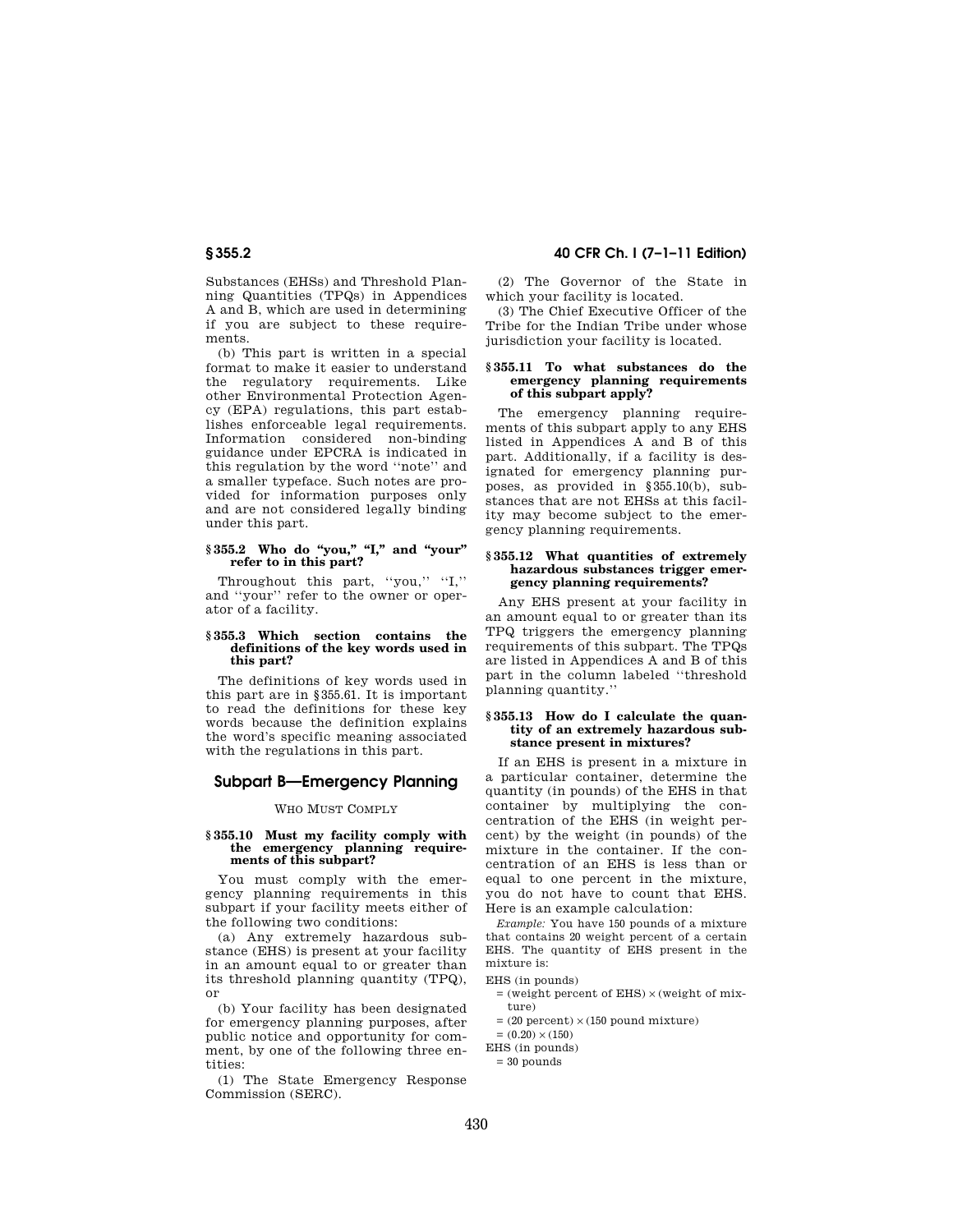# **§ 355.14 Do I have to aggregate ex-tremely hazardous substances to determine the total quantity present?**

You must aggregate (*i.e.*, add together) the amounts of each EHS at your facility to determine if a TPQ is present. This means that, for a particular EHS, you must determine the total amount present at any one time at your facility by adding together the quantity of pure EHS and the quantity contained in all mixtures, regardless of location, number of containers, or method of storage. You do not have to count an EHS in a mixture if the concentration of that EHS is less than or equal to one percent.

# **§ 355.15 Which threshold planning quantity do I use for an extremely hazardous substance present at my facility in solid form?**

EHSs that are in solid form are subject to one of two different TPQs (for example, TPQs may be listed as 500/ 10,000 pounds), both of which are listed in Appendices A and B of this part. Here is how to determine which of the two listed TPQs you must use for an EHS present at your facility in solid form:

(a) Use the lower TPQ from Appendices A and B of this part if the solid:

(1) Is in powdered form and has a particle size less than 100 microns;

(2) Is in solution;

(3) Is in molten form; or

(4) Meets the criteria for a National Fire Protection Association (NFPA) rating of 2, 3 or 4 for reactivity.

Note to paragraph (a): Use the instructions in §355.16 to calculate the quantity present for the categories of solids listed in paragraphs  $(a)(1)$ ,  $(2)$ and (3) of this section.

(b) If the solid does not meet one of the criteria in paragraph (a) of this section, then the TPQ is 10,000 pounds.

## **§ 355.16 How do I determine the quantity of extremely hazardous substances present for certain forms of solids?**

For the three forms of solids that are listed in  $$355.15(a)(1)$  through (3), use these instructions to determine the quantity of extremely hazardous substance present:

(a) *Solid in powdered form with a particle size less than 100 microns.* Multiply the weight percent of solid with a particle size less than 100 microns in a particular container by the total weight of solid in the container.

(b) *Solid in solution.* Multiply the weight percent of solid in solution in a particular container by the total weight of solution in the container.

(c) *Solid in molten form.* Multiply the weight of solid in molten form by 0.3.

#### HOW TO COMPLY

#### **§ 355.20 If this subpart applies to my facility, what information must I provide, who must I submit it to, and when is it due?**

Use this table to determine the information you must provide, who to provide it to, and when:

| What types of emergency plan-             | What information must I pro-                                                                                             | To whom must I provide the | When must I provide the in-                                                                                                                                                                                                                                                                                                                                                                                  |
|-------------------------------------------|--------------------------------------------------------------------------------------------------------------------------|----------------------------|--------------------------------------------------------------------------------------------------------------------------------------------------------------------------------------------------------------------------------------------------------------------------------------------------------------------------------------------------------------------------------------------------------------|
| ning notification are required?           | vide?                                                                                                                    | information?               | formation?                                                                                                                                                                                                                                                                                                                                                                                                   |
| (a) Emergency planning notifi-<br>cation. | You must provide notice that<br>your facility is subject to the<br>emergency planning re-<br>quirements of this subpart. | To the SERC and the LEPC   | Within 60 days after your fa-<br>cility first becomes subject<br>to the requirements of this<br>subpart. If no LEPC exists<br>for your facility at the time<br>you are required to provide<br>emergency planning notifi-<br>cation, then you should re-<br>port to the LEPC within 30<br>days after an LEPC is es-<br>tablished for the emergency<br>planning district in which<br>your facility is located. |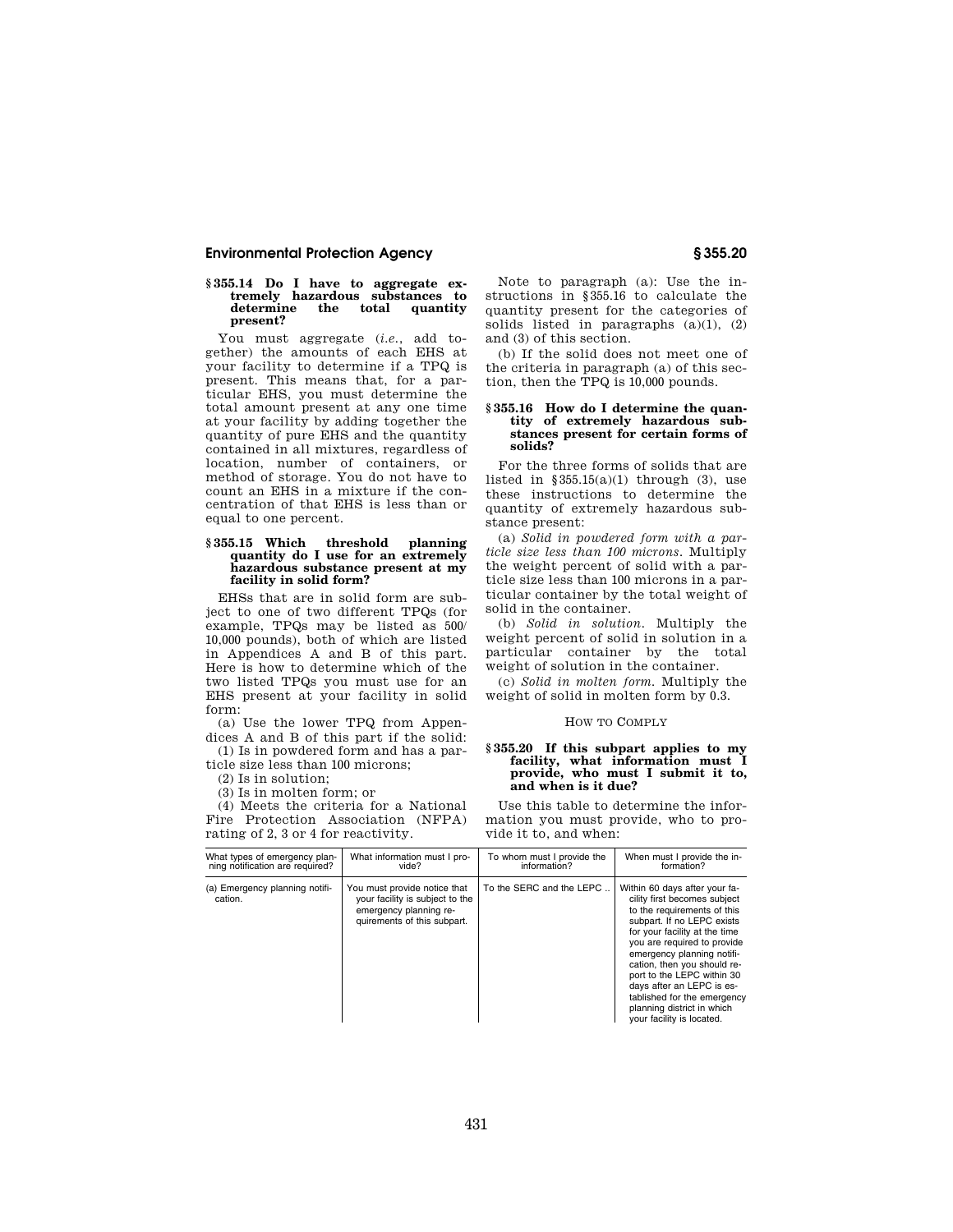# **§ 355.21 40 CFR Ch. I (7–1–11 Edition)**

| What types of emergency plan-<br>ning notification are required? | What information must I pro-<br>vide?                                                                                                                                                                                                       | To whom must I provide the<br>information?                                                   | When must I provide the in-<br>formation?                                                                                                                                                                                                                                                                                                   |
|------------------------------------------------------------------|---------------------------------------------------------------------------------------------------------------------------------------------------------------------------------------------------------------------------------------------|----------------------------------------------------------------------------------------------|---------------------------------------------------------------------------------------------------------------------------------------------------------------------------------------------------------------------------------------------------------------------------------------------------------------------------------------------|
| (b) Facility emergency coordi-<br>nator.                         | You must designate a facility<br>representative who will par-<br>ticipate in the local emer-<br>gency planning process as<br>a facility emergency re-<br>sponse coordinator. You<br>must provide notice of this<br>facility representative. | To the LEPC (or the SERC if<br>there is no LEPC, or the<br>Governor if there is no<br>SERC). | Within 60 days after your fa-<br>cility first becomes subject<br>to the requirements of this<br>subpart. If no LEPC exists<br>when you first report, then<br>provide an additional report<br>to the LEPC within 30 days<br>after such LEPC is estab-<br>lished for the emergency<br>planning district in which<br>your facility is located. |
| (c) Changes relevant to emer-<br>gency planning.                 | You must provide notice of<br>any changes occurring at<br>your facility that may be rel-<br>evant to emergency plan-<br>ning.                                                                                                               | To the LEPC                                                                                  | Within 30 days after the<br>changes have occurred.                                                                                                                                                                                                                                                                                          |
| (d) Requested information                                        | You must provide any infor-<br>mation necessary for devel-<br>oping or implementing the<br>local emergency plan if the<br>LEPC requests it.                                                                                                 | To the LEPC                                                                                  | Promptly. Note: The LEPC<br>may specify a time frame<br>for this information.                                                                                                                                                                                                                                                               |

# **§ 355.21 In what format should the information be submitted?**

EPA does not require any specific format. EPA recommends that you submit the information described in §355.20 in writing in order to insure appropriate documentation. The SERC or LEPC may request that this information be submitted in a specific format.

# **Subpart C—Emergency Release Notification**

# WHO MUST COMPLY

## **§ 355.30 What facilities must comply with the emergency release notification requirements of this subpart?**

You must comply with the emergency release notification requirements in this subpart if both of these two conditions are met:

(a) You produce, use, or store a hazardous chemical at your facility; and

(b) You release a reportable quantity (RQ) of any EHS or of a hazardous substance as defined by the Comprehensive Environmental Response, Compensation, and Liability Act (CERCLA Hazardous Substance) at your facility. Certain releases are exempted from these requirements. Exempted releases are listed in §355.31.

Note to paragraph (b): In addition to the emergency release notification requirements of this subpart, releases of CERCLA hazardous substances are subject to the notification requirements under CERCLA. This is explained further in subpart D of this part.

## **§ 355.31 What types of releases are exempt from the emergency release notification requirements of this subpart?**

You do not have to provide emergency release notification under this subpart for any of the following six types of releases of EHSs or CERCLA hazardous substances that occur at your facility:

(a) Any release that results in exposure to persons solely within the boundaries of your facility.

(b) Any release that is a federally permitted release as defined in section 101(10) of CERCLA.

(c) Any release of a pesticide product that is exempt from reporting under section  $103(e)$  of CERCLA.

(d) Any release that does not meet the definition of release under section 101(22) of CERCLA and is therefore exempt from CERCLA section 103(a) reporting.

(e) Any radionuclide release that occurs:

(1) Naturally in soil from land holdings such as parks, golf courses, or other large tracts of land.

(2) Naturally from land disturbance activities, including farming, construction, and land disturbance incidental to extraction during mining activities, except that which occurs at uranium,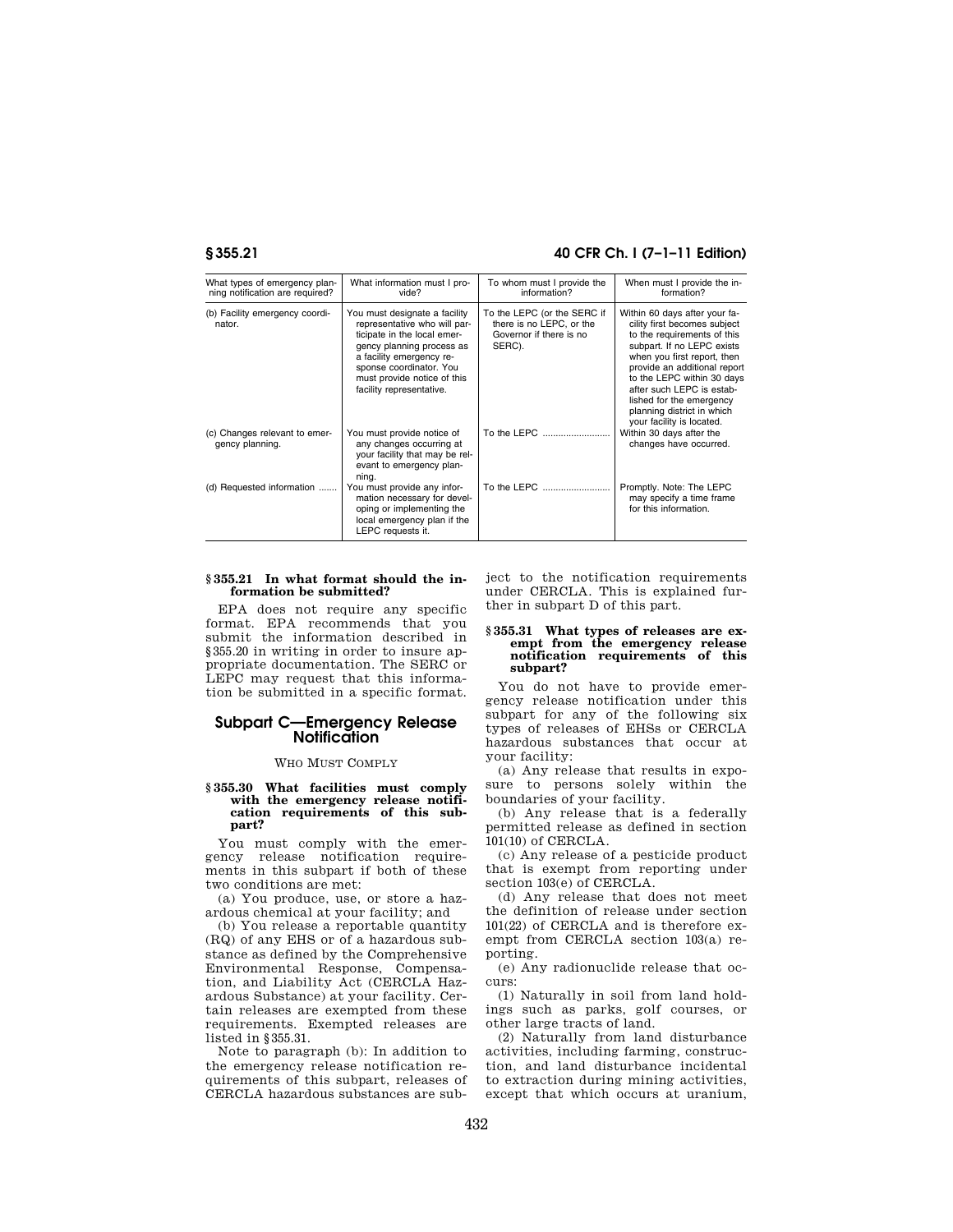phosphate, tin, zircon, hafnium, vanadium, monazite, and rare earth mines. Land disturbance incidental to extraction includes: Land clearing; overburden removal and stockpiling; excavating, handling, transporting, and<br>storing ores and other raw (not storing ores and other raw beneficiated or processed) materials; and replacing in mined-out areas coal ash, earthen materials from farming or construction, or overburden or other raw materials generated from the exempted mining activities.

(3) From the dumping and transportation of coal and coal ash (including fly ash, bottom ash, and boiler slags), including the dumping and land spreading operations that occur during coal ash uses.

(4) From piles of coal and coal ash, including fly ash, bottom ash, and boiler slags.

(f) Any release less than 1,000 pounds per 24 hours of nitrogen oxide or nitrogen dioxide to the air which is the result of combustion and combustion related activities.

(g) Any release to the air of a hazardous substance from animal waste at farms that stable or confine fewer than the numbers of animal specified in any of the following categories.

(1) 700 mature dairy cows, whether milked or dry.

(2) 1,000 veal calves.

(3) 1,000 cattle other than mature dairy cows or veal calves. Cattle includes but is not limited to heifers, steers, bulls and cow/calf pairs.

(4) 2,500 swine each weighing 55 pounds or more.

(5) 10,000 swine each weighing less than 55 pounds.

(6) 500 horses.

(7) 10,000 sheep or lambs.

(8) 55,000 turkeys.

(9) 30,000 laying hens or broilers, if the farm uses a liquid manure handling system.

(10) 125,000 chickens (other than laying hens), if the farm uses other than liquid manure handling system.

(11) 82,000 laying hens, if the farm uses other than a liquid manure handling system.

(12) 30,000 ducks (if the farm uses other than a liquid manure handling system).

(13) 5,000 ducks (if the farm uses a liquid manure handling system).

(h) Any release to the air of a hazardous substance from animal waste at farms from animals that are not stabled or otherwise confined.

[73 FR 65462, Nov. 3, 2008, as amended at 73 FR 76960, Dec. 18, 2008]

### **§ 355.32 Which emergency release notification requirements apply to continuous releases?**

If the release of an EHS or CERCLA hazardous substance is continuous and stable in quantity and rate at your facility as defined in 40 CFR 302.8(b), then the release qualifies for reduced reporting requirements under this subpart. Under these reduced reporting requirements, you do not need to provide the notifications required under §355.40. However, in addition to the notifications required under 40 CFR 302.8, you must make all of the following notifications to the community emergency coordinator for the LEPC for any area likely to be affected by the release and to the SERC of any State likely to be affected by the release:

(a) Initial notifications as specified in 40 CFR 302.8 (d) and (e).

(b) Notification of a ''statistically significant increase,'' defined in 40 CFR 302.8(b) as any increase above the upper bound of the reported normal range.

(c) Notification of a ''new release'' as specified in 40 CFR 302.8(g)(1).

(d) Notification of a change in the normal range of the release as specified under 40 CFR 302.8(g)(2).

## **§ 355.33 What release quantities of EHSs and CERCLA hazardous substances trigger the emergency release notification requirements of this subpart?**

The release of a reportable quantity (RQ) of an EHS or CERCLA hazardous substance within any 24-hour period triggers the emergency release notification requirements. RQs for EHSs are listed in Appendices A and B of this part in the column labeled ''reportable quantity.'' RQs for CERCLA hazardous substances are listed in Table 302.4 of 40 CFR 302.4 in the column labeled ''final RQ.''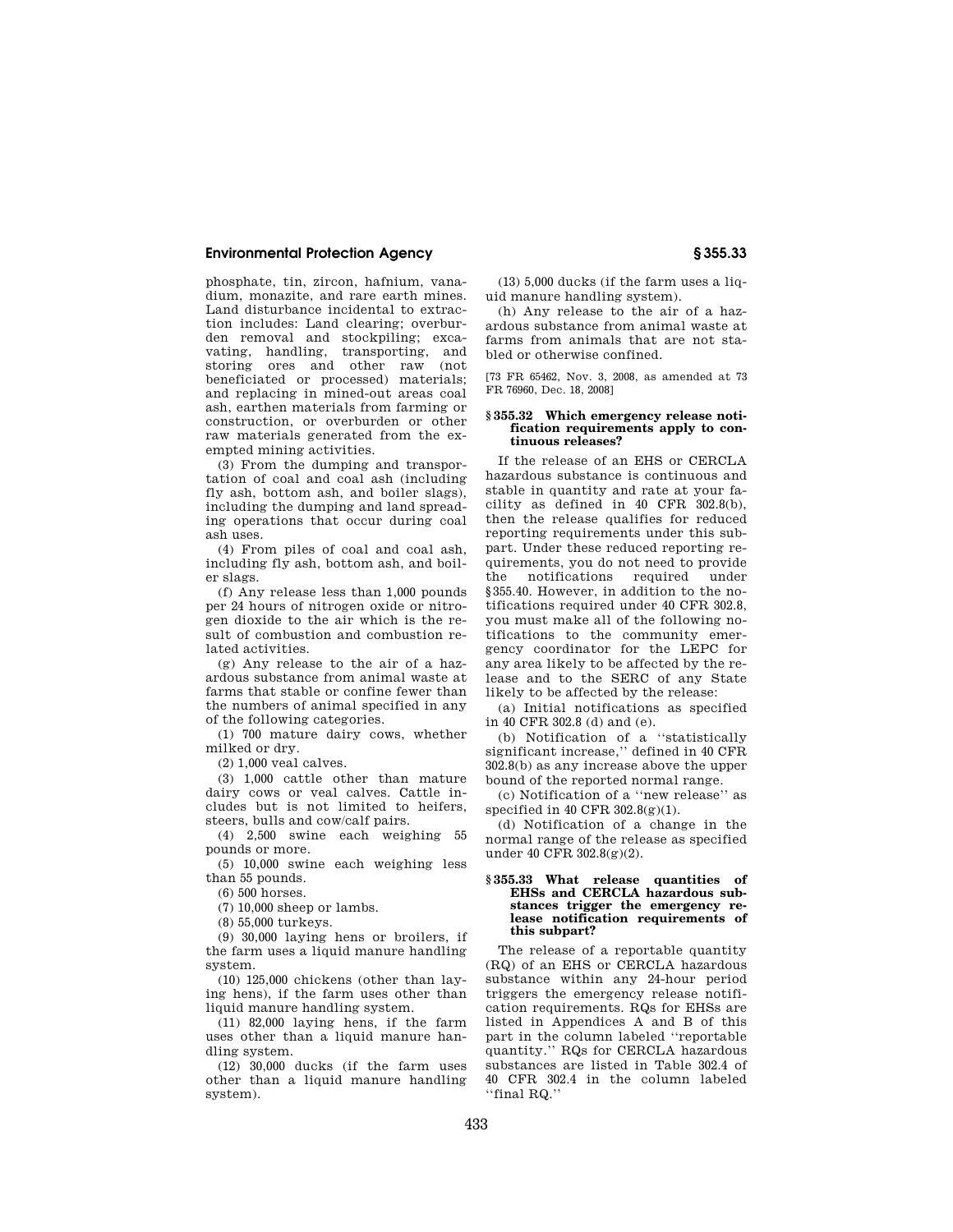# HOW TO COMPLY

#### **§ 355.40 What information must I provide?**

You must make two separate notifications to comply with the emergency release notification requirements of this subpart: an immediate notification, and as soon as practicable thereafter a written follow-up emergency notification (or notifications, as more information becomes available).

(a) *Immediate notification.* The notice required under this section shall include as much of the following information known at the time. However, the retrieval of this information should not cause a delay in the notification on the emergency response.

(1) The chemical name or identity of any substance involved in the release.

(2) Indicate whether the substance is an EHS.

(3) Provide an estimate of the quantity of any such substance that was released into the environment.

(4) State the time and duration of the release.

(5) The medium or media into which the release occurred.

(6) Any known or anticipated acute or chronic health risks associated with the emergency and, where appropriate, advice regarding medical attention necessary for exposed individuals.

(7) Proper precautions to take as a result of the release, including evacuation (unless such information is readily available to the community emergency coordinator pursuant to the emergency plan).

(8) The name and telephone number of the individual (or individuals) to be contacted for further information.

(b) *Written follow-up emergency notification.* Except for releases that occur during transportation or from storage incident to transportation, you must provide a written follow-up emergency notice (or notices, as more information becomes available), as soon as practicable after the release. In the written follow-up emergency notice, you must provide and update the information required in the immediate notification and include additional information with respect to all of the following:

(1) Actions taken to respond and contain the release.

**§ 355.40 40 CFR Ch. I (7–1–11 Edition)** 

(2) Any known or anticipated acute or chronic health risks associated with the release.

(3) Where appropriate, advice regarding medical attention necessary for exposed individuals.

(c) You are not required to submit a written follow-up notification for a release that occurred during transportation or from storage incident to transportation. See §355.42(b) for requirements for reporting such releases.

## **§ 355.41 In what format should the information be submitted?**

The immediate notification, described in §355.40(a), should be oral. The follow-up emergency notification, described in §355.40(b), shall be in writing. EPA does not specify a particular format for the written follow-up emergency notification.

Note: The LEPC may request a specific format for this information.

### **§ 355.42 To whom must I submit the information?**

(a) You must provide the immediate emergency release notification information and the written follow-up notification to:

(1) The community emergency coordinator for the LEPC of any area likely to be affected by the release (if there is no LEPC, notify the relevant local emergency response personnel); and

(2) The SERC of any State likely to be affected by the release.

(b) For a release that occurs during transportation or from storage incident to transportation, you may meet the requirements of this subpart by notifying the 911 operator (or in the absence of a 911 emergency telephone number, the operator) of the immediate notification information listed in §355.40(a). You are not required under this subpart to submit a written follow-up notification, as described in §355.40(b), for such a release.

## **§ 355.43 When must I submit the information?**

(a) You must provide the required emergency release notification information described under §355.40(a), immediately.

(b) You must provide the written follow-up emergency notice (or notices, as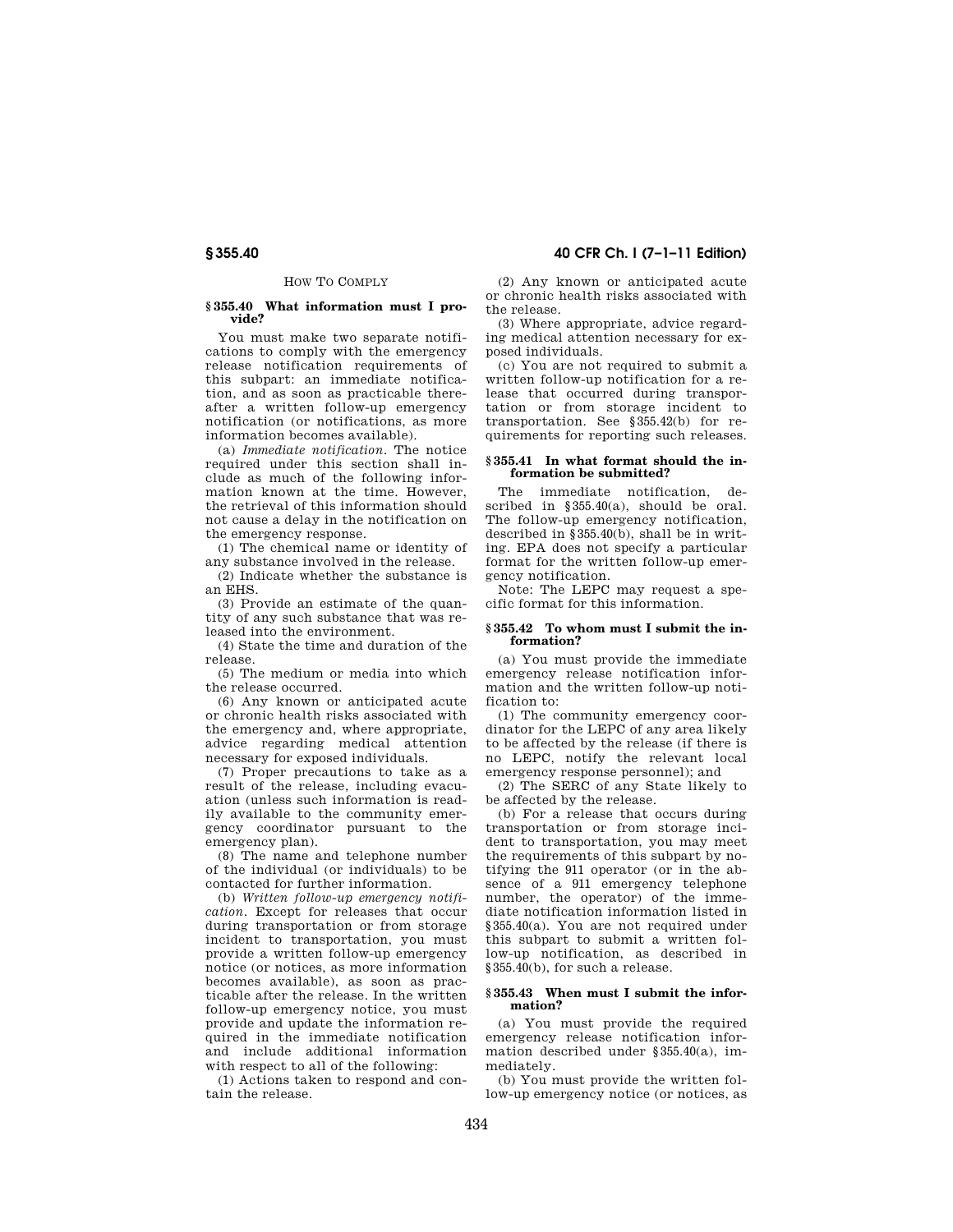more information becomes available) described under §355.40(b), as soon as practicable after the release.

# **Subpart D—Additional Provisions**

#### **§ 355.60 What is the relationship between the emergency release notification requirements of this part and the release notification requirements of CERCLA?**

The emergency release notification requirements of this part are in addition to the release notification requirements of CERCLA. If you have a release of a CERCLA hazardous substance, you must comply with the emergency release notification requirements of this part and the release notification requirements of CERCLA section 103, codified at 40 CFR part 302. Use this table to determine which emergency release notification requirements apply to your release:

| If a reportable quantity of a substance is<br>released within a 24-hour period at your<br>facility                                                         | And if the release is reportable under<br>EPCRA Section 304, you must                                                                                                                                                    | And if the release is reportable under<br>CERCLA Section 103, you must                                                                                                   |
|------------------------------------------------------------------------------------------------------------------------------------------------------------|--------------------------------------------------------------------------------------------------------------------------------------------------------------------------------------------------------------------------|--------------------------------------------------------------------------------------------------------------------------------------------------------------------------|
| (a) And the substance is on BOTH the list<br>of EHSs (Appendices A and B of this<br>part) AND the list of CERCLA Haz-<br>ardous Substances (40 CFR 302.4). | Notify the LEPC and the SERC in ac-<br>cordance with §§355.40 through<br>355.43 of this part (except for a re-<br>lease during transportation or from<br>storage incident to transportation; see<br>$$355.42(b)$ ).      | Comply with the release notification re-<br>quirements of CERCLA section 103<br>and its implementing regulations (40<br>CFR part 302). Call the NRC at 800-<br>424-8802. |
| (b) And the substance is on the list of<br>CERCLA Hazardous Substances (40<br>CFR 302.4) and not on the list of EHSs<br>(Appendices A and B of this part). | Notify the LEPC and the SERC, in ac-<br>cordance with §§355.40 through<br>355.43 of this part (except for a re-<br>lease during transportation or from<br>storage incident to transportation; see<br>in $§ 355.42(b)$ ). | Comply with the release notification re-<br>quirements of CERCLA section 103<br>and its implementing regulations (40<br>CFR part 302). Call the NRC at 800-<br>424-8802. |
| (c) And the substance is on the list of<br>EHSs (Appendices A and B of this part)<br>and not the list of CERCLA Hazardous<br>Substances (40 CFR 302.4).    | Notify the LEPC and the SERC in ac-<br>cordance with §§355.40 through<br>355.43 of this part (except for a re-<br>lease during transportation or from<br>storage incident to transportation; see<br>$$355.42(b)$ ).      |                                                                                                                                                                          |

**Note:** This table only applies to reportable releases, not to exempt releases.

# **§ 355.61 How are key words in this part defined?**

*Animal waste* means manure (feces, urine, and other excrement produced by livestock), digestive emissions, and urea. The definition includes animal waste when mixed or commingled with bedding, compost, feed, soil and other typical materials found with animal waste.

*CERCLA* means the Comprehensive Environmental Response, Compensation and Liability Act of 1980, as amended.

*CERCLA hazardous substance* means a substance defined in section 101(14) of CERCLA and listed in Table 302.4 of 40 CFR 302.4.

*Chief Executive Officer of the Tribe*  means the person who is recognized by the Bureau of Indian Affairs as the chief elected administrative officer of the Tribe.

*Environment* includes water, air, and land and the interrelationship that exists among and between water, air, and land and all living things.

*EPCRA* means the Emergency Planning and Community Right-To-Know Act of 1986.

*Extremely hazardous substance (EHS)*  means a substance listed in Appendices A and B of this part.

*Facility* means all buildings, equipment, structures, and other stationary items that are located on a single site or on contiguous or adjacent sites and that are owned or operated by the same person (or by any person that controls, is controlled by, or under common control with, such person). *Facility* includes manmade structures, as well as all natural structures in which chemicals are purposefully placed or removed through human means such that it functions as a containment structure for human use. For purposes of emergency release notification, the term includes motor vehicles, rolling stock, and aircraft.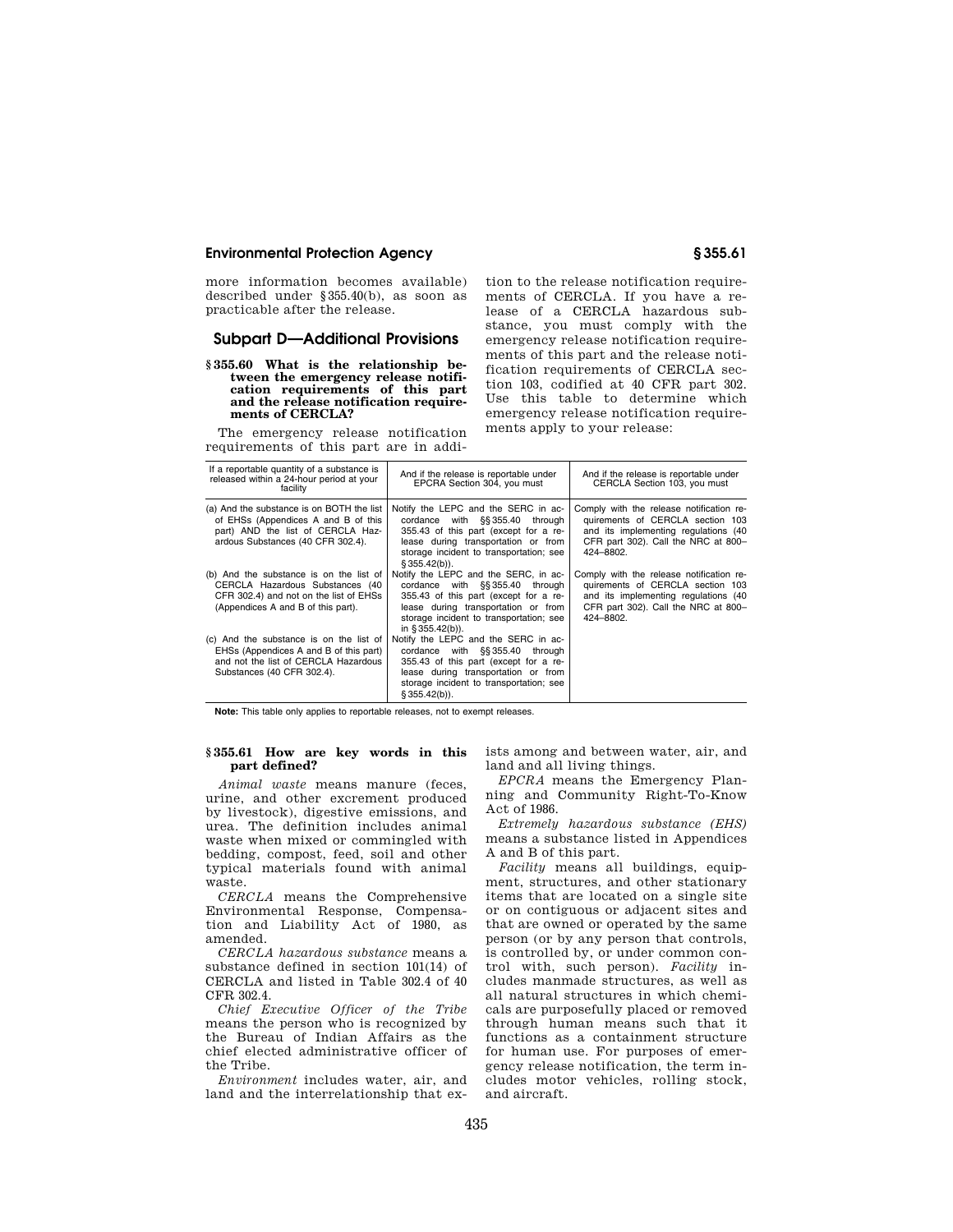*Farm* means a facility on a tract of land devoted to the production of crops or raising of animals, including fish, which produced and sold, or normally would have produced and sold, \$1,000 or more of agricultural products during a year.

*Hazardous chemical* means any hazardous chemical as defined under 29 CFR 1910.1200(c), except that this term does not include:

(1) Any food, food additive, color additive, drug, or cosmetic regulated by the Food and Drug Administration.

(2) Any substance present as a solid in any manufactured item to the extent exposure to the substance does not occur under normal conditions of use.

(3) Any substance to the extent it is used:

(i) For personal, family, or household purposes, or is present in the same form and concentration as a product packaged for distribution and use by the general public. Present in the same form and concentration as a product packaged for distribution and use by the general public means a substance packaged in a similar manner and present in the same concentration as the substance when packaged for use by the general public, whether or not it is intended for distribution to the general public or used for the same purpose as when it is packaged for use by the general public;

(ii) In a research laboratory or hospital or other medical facility under the direct supervision of a technically qualified individual; or

(iii) In routine agricultural operations or is a fertilizer held for sale by a retailer to the ultimate customer.

*Indian Country* means Indian country defined in 18 U.S.C. 1151 as:

(1) All land within the limits of any Indian reservation under the jurisdiction of the United States government, notwithstanding the issuance of any patent, and, including rights-of-way running through the reservation;

(2) All dependent Indian communities within the borders of the United States whether within the original or subsequently acquired territory thereof, and whether within or without the limits of a State; and

(3) All Indian allotments, the Indian titles to which have not been extin-

**§ 355.61 40 CFR Ch. I (7–1–11 Edition)** 

guished, including rights-of-way running through the same.

*Indian Tribe or Tribe* means those Tribes federally recognized by the Secretary of the Interior.

*LEPC* means the Local Emergency Planning Committee appointed by the State Emergency Response Commission.

*Medium or media* means the environment (*i.e.*, air, water, land).

*Mixture* means, for the purposes of 40 CFR part 355, a heterogeneous association of substances where the various individual substances retain their identities and can usually be separated by mechanical means. This definition includes, for the purposes of 40 CFR part 355, solutions but does not include alloys or amalgams.

*Person* means any individual, trust, firm, joint stock company, corporation (including a government corporation), partnership, association, State, municipality, commission, political subdivision of a State, or interstate body.

*Release* means any spilling, leaking, pumping, pouring, emitting, emptying, discharging, injecting, escaping, leaching, dumping, or disposing into the environment (including the abandonment or discarding of barrels, containers, and other closed receptacles) of any hazardous chemical, EHS, or CERCLA hazardous substance.

*Reportable quantity* means, for any CERCLA hazardous substance, the quantity established in Table 302.4 of 40 CFR 302.4, for such substance. For any EHS, reportable quantity means the quantity established in Appendices A and B of this part for such substance. Unless and until superseded by regulations establishing a reportable quantity for newly listed EHSs or CERCLA hazardous substances, a weight of 1 pound shall be the reportable quantity.

*SERC* means the State Emergency Response Commission for the State in which the facility is located except where the facility is located in Indian Country, in which case, SERC means the Emergency Response Commission for the Tribe under whose jurisdiction the facility is located. In the absence of a SERC for a State or Indian Tribe, the Governor or the chief executive officer of the tribe, respectively, shall be the SERC. Where there is a cooperative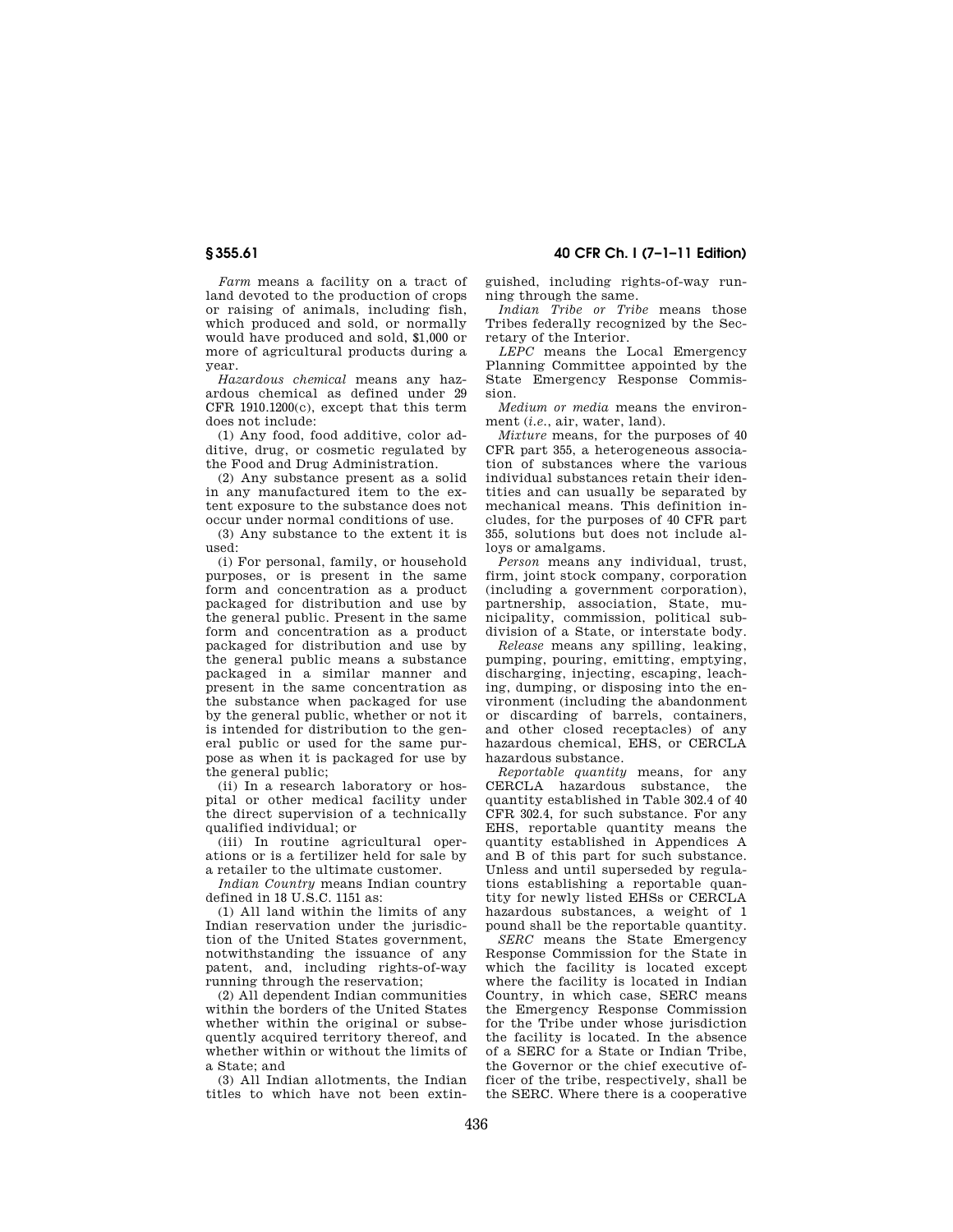# Environmental Protection Agency **Pt. 355, App. A**

agreement between a State and a Tribe, the SERC shall be the entity identified in the agreement.

*State* means any State of the United States, the District of Columbia, the Commonwealth of Puerto Rico, Guam, American Samoa, the United States Virgin Islands, the Northern Mariana Islands, any other territory or possession over which the United States has jurisdiction and Indian Country.

*Threshold planning quantity* means, for a substance listed in Appendices A and B of this part, the quantity listed in the column ''threshold planning quantity'' for that substance.

[73 FR 65462, Nov. 3, 2008, as amended at 73 FR 76960, Dec. 18, 2008]

# APPENDIX A TO PART 355—THE LIST OF EXTREMELY HAZARDOUS SUBSTANCES AND THEIR THRESHOLD PLANNING QUANTITIES

| CAS No.         | Chemical name                                                                             | <b>Notes</b> | Reportable<br>quantity *<br>(pounds) | Threshold plan-<br>ning quantity<br>(pounds) |
|-----------------|-------------------------------------------------------------------------------------------|--------------|--------------------------------------|----------------------------------------------|
| 75-86-5         |                                                                                           |              | 10                                   | 1.000                                        |
| $1752 - 30 - 3$ |                                                                                           |              | 1.000                                | 1,000/10,000                                 |
| 107-02-8        |                                                                                           |              | 1                                    | 500                                          |
| 79-06-1         |                                                                                           | f            | 5,000                                | 1,000/10,000                                 |
| 107-13-1        |                                                                                           | f            | 100                                  | 10,000                                       |
| 814-68-6        |                                                                                           | d            | 100                                  | 100                                          |
| $111 - 69 - 3$  |                                                                                           | f ………………     | 1.000                                | 1.000                                        |
| $116 - 06 - 3$  |                                                                                           | b            | 1                                    | 100/10,000                                   |
| $309 - 00 - 2$  |                                                                                           |              | 1                                    | 500/10,000                                   |
| $107 - 18 - 6$  |                                                                                           |              | 100                                  | 1,000                                        |
| 107-11-9        |                                                                                           |              | 500                                  | 500                                          |
| 20859-73-8      |                                                                                           | a            | 100                                  | 500                                          |
| 54-62-6         |                                                                                           |              | 500                                  | 500/10,000                                   |
| 78-53-5         |                                                                                           |              | 500                                  | 500                                          |
| 3734-97-2       |                                                                                           |              | 100                                  | 100/10,000                                   |
| 7664-41-7       |                                                                                           | f            | 100                                  | 500                                          |
| 300-62-9        |                                                                                           |              | 1,000                                | 1,000                                        |
| 62-53-3         |                                                                                           | f            | 5,000                                | 1,000                                        |
| 88-05-1         |                                                                                           |              | 500                                  | 500                                          |
| 7783-70-2       |                                                                                           |              | 500                                  | 500                                          |
| 1397-94-0       |                                                                                           | $b$          | 1,000                                | 1,000/10,000                                 |
| 86-88-4         |                                                                                           |              | 100                                  | 500/10,000                                   |
| 1303-28-2       |                                                                                           |              | 1                                    | 100/10,000                                   |
| 1327-53-3       |                                                                                           | $d$          | 1                                    | 100/10,000                                   |
| 7784-34-1       |                                                                                           |              | 1                                    | 500                                          |
| 7784-42-1       |                                                                                           |              | 100                                  | 100                                          |
| 2642-71-9       |                                                                                           |              | 100                                  | 100/10,000                                   |
| 86-50-0         |                                                                                           |              | 1                                    | 10/10,000                                    |
| 98-87-3         |                                                                                           |              | 5,000                                | 500                                          |
| $98 - 16 - 8$   |                                                                                           |              | 500                                  | 500                                          |
| $100 - 14 - 1$  | Benzene, 1-(Chloromethyl)-4-Nitro-                                                        |              | 500                                  | 500/10,000                                   |
| 98-05-5         |                                                                                           |              | 10                                   | 10/10,000                                    |
| 3615-21-2       | Benzimidazole, 4,5-Dichloro-2-(Trifluoromethyl)-                                          | $C$          | 500                                  | 500/10,000                                   |
| 98-07-7         |                                                                                           |              | 10                                   | 100                                          |
| $100 - 44 - 7$  |                                                                                           |              | 100                                  | 500                                          |
| 140-29-4        |                                                                                           | d            | 500                                  | 500                                          |
| 15271-41-7      | Bicyclo[2.2.1]Heptane-2-Carbonitrile,<br>5-Chloro-6-                                      |              | 500                                  | 500/10,000                                   |
|                 | ((((Methylamino)Carbonyl)Oxy)Imino)-,<br>$(1s-(1-$<br>alpha,2-beta,4-alpha,5-alpha,6E))-. |              |                                      |                                              |
| 534-07-6        |                                                                                           |              | 10                                   | 10/10,000                                    |
| 4044-65-9       |                                                                                           |              | 500                                  | 500/10,000                                   |
| 10294-34-5      |                                                                                           |              | 500                                  | 500                                          |
| 7637-07-2       |                                                                                           |              | 500                                  | 500                                          |
| 353-42-4        | Boron Trifluoride Compound With Methyl Ether (1:1)                                        |              | 1,000                                | 1,000                                        |
| 28772-56-7      |                                                                                           |              | 100                                  | 100/10,000                                   |
| 7726-95-6       |                                                                                           | f            | 500                                  | 500                                          |
| $1306 - 19 - 0$ |                                                                                           |              | 100                                  | 100/10.000                                   |
| 2223-93-0       |                                                                                           | $b$          | 1,000                                | 1,000/10,000                                 |
| 7778-44-1       |                                                                                           |              | 1                                    | 500/10,000                                   |
| 8001-35-2       |                                                                                           |              | 1                                    | 500/10,000                                   |
| 56-25-7         |                                                                                           |              | 100                                  | 100/10,000                                   |
| 51-83-2         |                                                                                           |              | 500                                  | 500/10,000                                   |
| 26419-73-8      | Carbamic Acid, Methyl-, O-(((2,4-Dimethyl-1, 3-                                           |              | 100                                  | 100/10,000                                   |
|                 | Dithiolan-2-yl)Methylene)Amino)-.                                                         |              |                                      |                                              |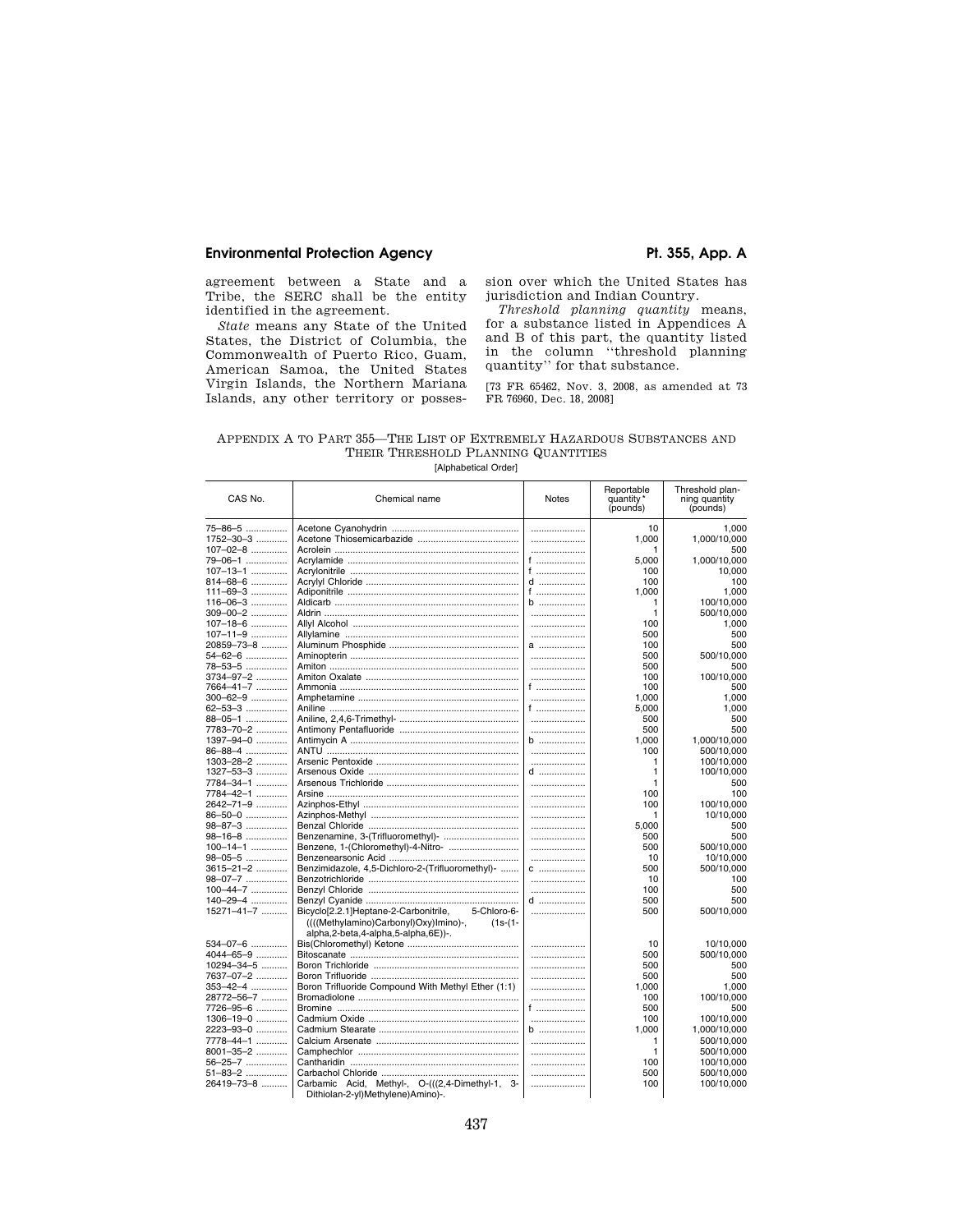# Pt. 355, App. A

# 40 CFR Ch. I (7-1-11 Edition)

| CAS No.          | Chemical name                                                                                       | Notes     | Reportable<br>quantity'<br>(pounds) | Threshold plan-<br>ning quantity<br>(pounds) |
|------------------|-----------------------------------------------------------------------------------------------------|-----------|-------------------------------------|----------------------------------------------|
| 1563-66-2        |                                                                                                     |           | 10                                  | 10/10,000                                    |
| 75-15-0          |                                                                                                     | f         | 100                                 | 10,000                                       |
| 786-19-6         |                                                                                                     |           | 500                                 | 500                                          |
| 57–74–9          |                                                                                                     |           | 1                                   | 1,000                                        |
| 470-90-6         |                                                                                                     |           | 500                                 | 500                                          |
| 7782-50-5        |                                                                                                     |           | 10                                  | 100                                          |
| 24934-91-6       |                                                                                                     |           | 500                                 | 500                                          |
| 999-81-5         |                                                                                                     | d         | 100                                 | 100/10,000                                   |
| 79-11-8          |                                                                                                     |           | 100                                 | 100/10,000                                   |
| 107-07-3         |                                                                                                     |           | 500                                 | 500                                          |
| 627-11-2         |                                                                                                     |           | 1,000                               | 1,000                                        |
| 67-66-3          |                                                                                                     | f         | 10                                  | 10,000                                       |
| 542-88-1         |                                                                                                     | d         | 10                                  | 100                                          |
| 107-30-2         |                                                                                                     | b         | 10                                  | 100                                          |
| 3691–35–8        |                                                                                                     |           | 100                                 | 100/10,000                                   |
| 1982-47-4        |                                                                                                     |           | 500                                 | 500/10,000                                   |
| 21923-23-9       |                                                                                                     | d         | 500                                 | 500                                          |
| 10025-73-7       |                                                                                                     |           | 1                                   | 1/10,000                                     |
| 62207-76-5       |                                                                                                     |           | 100                                 | 100/10,000                                   |
|                  | Cobalt, ((2,2'-(1,2-Ethanediylbis (Nitrilomethylidyne))<br>Bis(6-Fluorophenolato))(2-)-N,N',O,O')-. |           |                                     |                                              |
| $10210 - 68 - 1$ |                                                                                                     | d         | 10                                  | 10/10,000                                    |
| 64-86-8          |                                                                                                     | d         | 10                                  | 10/10,000                                    |
| 56-72-4          |                                                                                                     |           | 10                                  | 100/10,000                                   |
| 5836-29-3        |                                                                                                     |           | 500                                 | 500/10,000                                   |
| 95-48-7          |                                                                                                     |           | 100                                 | 1,000/10,000                                 |
| 535-89-7         |                                                                                                     |           | 100                                 | 100/10,000                                   |
| 4170-30-3        |                                                                                                     |           | 100                                 | 1,000                                        |
| 123-73-9         |                                                                                                     |           | 100                                 | 1,000                                        |
| 506-68-3         |                                                                                                     |           | 1,000                               | 500/10,000                                   |
| 506-78-5         |                                                                                                     |           | 1,000                               | 1,000/10,000                                 |
| 2636-26-2        |                                                                                                     |           | 1,000                               | 1,000                                        |
| 675-14-9         |                                                                                                     |           | 100                                 | 100                                          |
| 66-81-9          |                                                                                                     |           | 100                                 | 100/10,000                                   |
| $108 - 91 - 8$   |                                                                                                     | f ………………… | 10,000                              | 10,000                                       |
| 17702-41-9       |                                                                                                     |           | 500                                 | 500/10,000                                   |
| 8065-48-3        |                                                                                                     |           | 500                                 | 500                                          |
| 919-86-8         |                                                                                                     |           | 500                                 | 500                                          |
| 10311–84–9       |                                                                                                     |           | 100                                 | 100/10,000                                   |
| 19287-45-7       |                                                                                                     |           | 100                                 | 100                                          |
| 111-44-4         |                                                                                                     |           | 10                                  | 10,000                                       |
| 149-74-6         |                                                                                                     |           | 1,000                               | 1,000                                        |
| 62-73-7          |                                                                                                     |           | 10                                  | 1,000                                        |
| 141-66-2         |                                                                                                     |           | 100                                 | 100                                          |
| 1464-53-5        |                                                                                                     |           | 10                                  | 500                                          |
| 814-49-3         |                                                                                                     | d         | 500                                 | 500                                          |
| 71-63-6          |                                                                                                     | b         | 100                                 | 100/10,000                                   |
| 2238-07-5        |                                                                                                     |           | 1,000                               | 1,000                                        |
| 20830-75-5       |                                                                                                     | d         | 10                                  | 10/10,000                                    |
| 115-26-4         |                                                                                                     |           | 500                                 | 500                                          |
| 60-51-5          |                                                                                                     |           | 10                                  | 500/10,000                                   |
| 2524-03-0        |                                                                                                     |           | 500                                 | 500                                          |
| 77-78-1          |                                                                                                     |           | 100                                 | 500                                          |
| 75-78-5          |                                                                                                     | $d$       | 500                                 | 500                                          |
| 57-14-7          |                                                                                                     |           | 10                                  | 1,000                                        |
| 99-98-9          |                                                                                                     |           | 10                                  | 10/10,000                                    |
| 644-64-4         |                                                                                                     |           | 1                                   | 500/10,000                                   |
| 534-52-1         |                                                                                                     |           | 10                                  | 10/10,000                                    |
| 88-85-7          |                                                                                                     |           | 1,000                               | 100/10,000                                   |
| 1420-07-1        |                                                                                                     |           | 500                                 | 500/10,000                                   |
| 78-34-2          |                                                                                                     |           | 500                                 | 500                                          |
| 82-66-6          |                                                                                                     |           | 10                                  | 10/10,000                                    |
| 152-16-9         |                                                                                                     |           | 100                                 | 100                                          |
| 298-04-4         |                                                                                                     |           | 1                                   | 500                                          |
| 514-73-8         |                                                                                                     |           | 500                                 | 500/10,000                                   |
| 541-53-7         |                                                                                                     |           | 100                                 | 100/10,000                                   |
| 316-42-7         |                                                                                                     | $d$       | 1                                   | 1/10,000                                     |
| 115-29-7         |                                                                                                     |           | 1                                   | 10/10,000                                    |
| 2778-04-3        |                                                                                                     |           | 500                                 | 500/10,000                                   |
| 72-20-8          |                                                                                                     |           | 1                                   | 500/10,000                                   |
| 106-89-8         |                                                                                                     | f         | 100                                 | 1,000                                        |
| 2104-64-5        |                                                                                                     |           | 100                                 | 100/10,000                                   |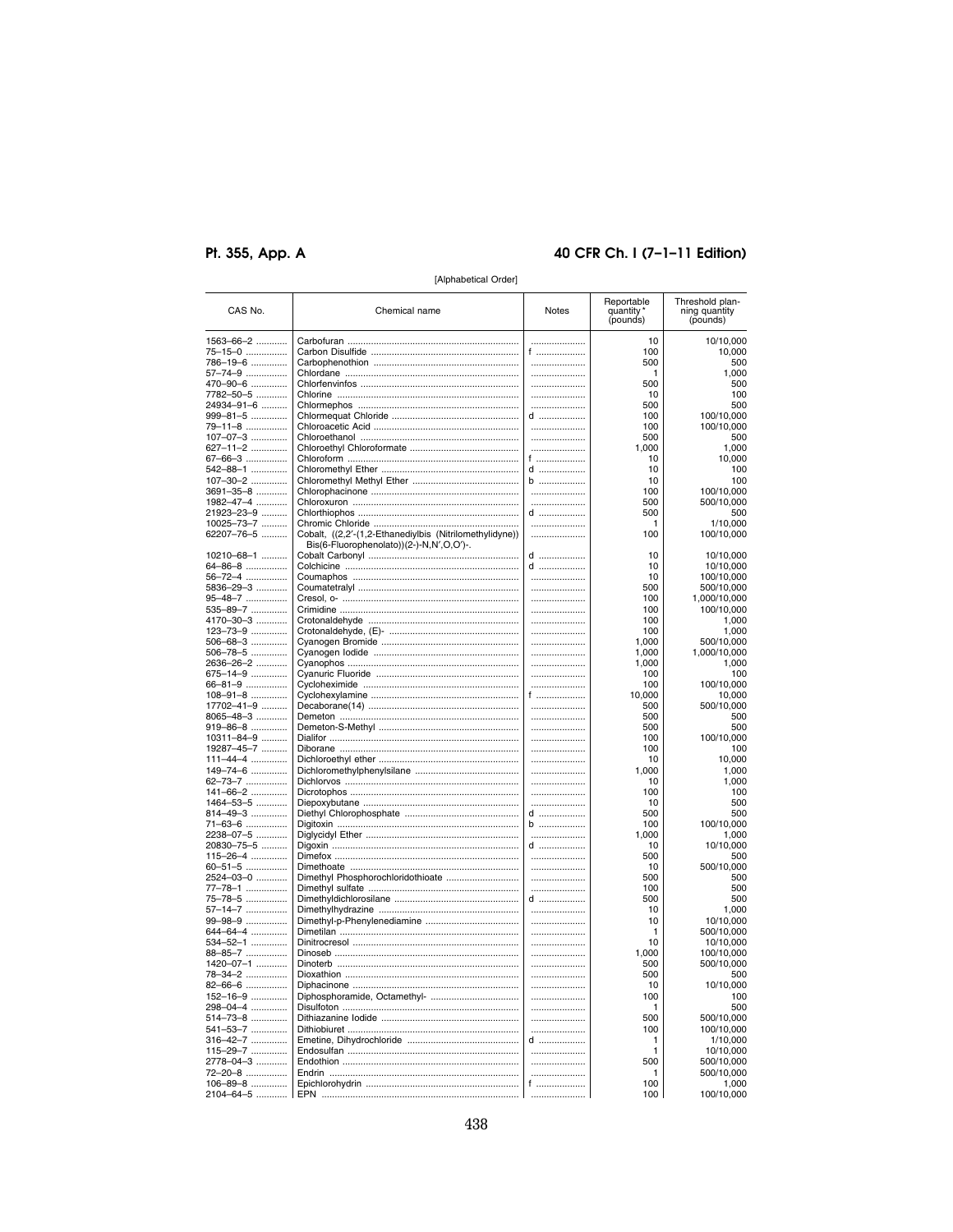Pt. 355, App. A

| CAS No.                 | Chemical name                                 | Notes            | Reportable<br>quantity<br>(pounds) | Threshold plan-<br>ning quantity<br>(pounds) |
|-------------------------|-----------------------------------------------|------------------|------------------------------------|----------------------------------------------|
| 50-14-6                 |                                               | b                | 1,000                              | 1,000/10,000                                 |
| 379-79-3                |                                               |                  | 500                                | 500/10,000                                   |
| 1622-32-8               | Ethanesulfonyl Chloride, 2-Chloro-            |                  | 500                                | 500                                          |
| 10140-87-1              |                                               |                  | 1,000                              | 1,000                                        |
| 563-12-2                |                                               |                  | 10                                 | 1.000                                        |
| 13194-48-4              |                                               |                  | 1,000                              | 1,000                                        |
| 538-07-8                |                                               | d                | 500                                | 500                                          |
| 371-62-0                |                                               | b, d<br>f ……………… | 10<br>10                           | 10<br>1,000                                  |
| 75-21-8<br>107-15-3     |                                               |                  | 5,000                              | 10,000                                       |
| 151-56-4                |                                               |                  |                                    | 500                                          |
| 542-90-5                |                                               |                  | 10,000                             | 10,000                                       |
| 22224-92-6              |                                               |                  | 10                                 | 10/10,000                                    |
| 115-90-2                |                                               | $d$              | 500                                | 500                                          |
| 4301-50-2               |                                               |                  | 100                                | 100/10,000                                   |
| 7782-41-4               |                                               | $e$              | 10                                 | 500                                          |
| 640-19-7                |                                               |                  | 100                                | 100/10,000                                   |
| 144-49-0                |                                               |                  | 10                                 | 10/10,000                                    |
| 359-06-8                |                                               | b                | 10                                 | 10                                           |
| 51-21-8                 |                                               |                  | 500                                | 500/10,000                                   |
| 944-22-9                |                                               |                  | 500                                | 500                                          |
| 50-00-0                 |                                               | f                | 100                                | 500                                          |
| $107 - 16 - 4$          |                                               | d                | 1,000                              | 1,000                                        |
| 23422-53-9              |                                               | $d$              | 100                                | 500/10,000                                   |
| 2540-82-1<br>17702-57-7 |                                               |                  | 100<br>100                         | 100<br>100/10,000                            |
| 21548-32-3              |                                               |                  | 500                                | 500                                          |
| 3878-19-1               |                                               |                  | 100                                | 100/10,000                                   |
| 110-00-9                |                                               |                  | 100                                | 500                                          |
| 13450-90-3              |                                               |                  | 500                                | 500/10,000                                   |
| 77-47-4                 |                                               | d                | 10                                 | 100                                          |
| 4835-11-4               | Hexamethylenediamine, N,N'-Dibutyl-           |                  | 500                                | 500                                          |
| 302-01-2                |                                               |                  | 1                                  | 1,000                                        |
| 74-90-8                 |                                               |                  | 10                                 | 100                                          |
| 7647-01-0               |                                               | f                | 5,000                              | 500                                          |
| 7664-39-3               |                                               |                  | 100                                | 100                                          |
| 7722-84-1               | Hydrogen Peroxide (Conc > 52%)                | f $\sim$ $\sim$  | 1,000                              | 1,000                                        |
| 7783-07-5               |                                               |                  | 10                                 | 10                                           |
| 7783-06-4               |                                               | f                | 100                                | 500                                          |
| 123-31-9                |                                               | f<br>            | 100                                | 500/10,000                                   |
| 13463-40-6              |                                               |                  | 100<br>100                         | 100<br>100/10,000                            |
| 297-78-9<br>78-82-0     |                                               | d                | 1,000                              | 1,000                                        |
| $102 - 36 - 3$          | Isocyanic Acid, 3,4-Dichlorophenyl Ester      | .                | 500                                | 500/10,000                                   |
| 465-73-6                |                                               |                  | 1                                  | 100/10,000                                   |
| 55-91-4                 |                                               | b                | 100                                | 100                                          |
| 4098-71-9               |                                               | g                | 500                                | 500                                          |
| 108-23-6                |                                               |                  | 1,000                              | 1,000                                        |
| 119-38-0                | Isopropylmethyl-pyrazolyl Dimethylcarbamate   |                  | 100                                | 500                                          |
| 78-97-7                 |                                               |                  | 1,000                              | 1,000                                        |
| 21609-90-5              |                                               |                  | 500                                | 500/10,000                                   |
| 541-25-3                |                                               | b, d             | 10                                 | 10                                           |
| 58-89-9                 |                                               |                  | 1                                  | 1,000/10,000                                 |
| 7580-67-8               |                                               |                  | 100                                | 100                                          |
| 109-77-3                |                                               |                  | 1,000                              | 500/10,000                                   |
| 12108-13-3              | Manganese, Tricarbonyl Methylcyclopentadienyl | d<br>$b$         | 100<br>10                          | 100<br>10                                    |
| 51-75-2<br>950-10-7     |                                               |                  | 500                                | 500                                          |
| 1600-27-7               |                                               |                  | 500                                | 500/10,000                                   |
| 7487-94-7               |                                               |                  | 500                                | 500/10.000                                   |
| 21908-53-2              |                                               |                  | 500                                | 500/10,000                                   |
| 10476-95-6              |                                               |                  | 1,000                              | 1.000                                        |
| 760-93-0                |                                               |                  | 500                                | 500                                          |
| 126-98-7                |                                               | d                | 1,000                              | 500                                          |
| 920-46-7                |                                               |                  | 100                                | 100                                          |
| 30674-80-7              | Methacryloyloxyethyl Isocyanate               | d                | 100                                | 100                                          |
| 10265-92-6              |                                               |                  | 100                                | 100/10,000                                   |
| 558-25-8                |                                               |                  | 1,000                              | 1.000                                        |
| 950-37-8                |                                               |                  | 500                                | 500/10,000                                   |
| 2032-65-7               |                                               |                  | 10                                 | 500/10,000                                   |
| 16752-77-5              |                                               | d                | 100                                | 500/10,000                                   |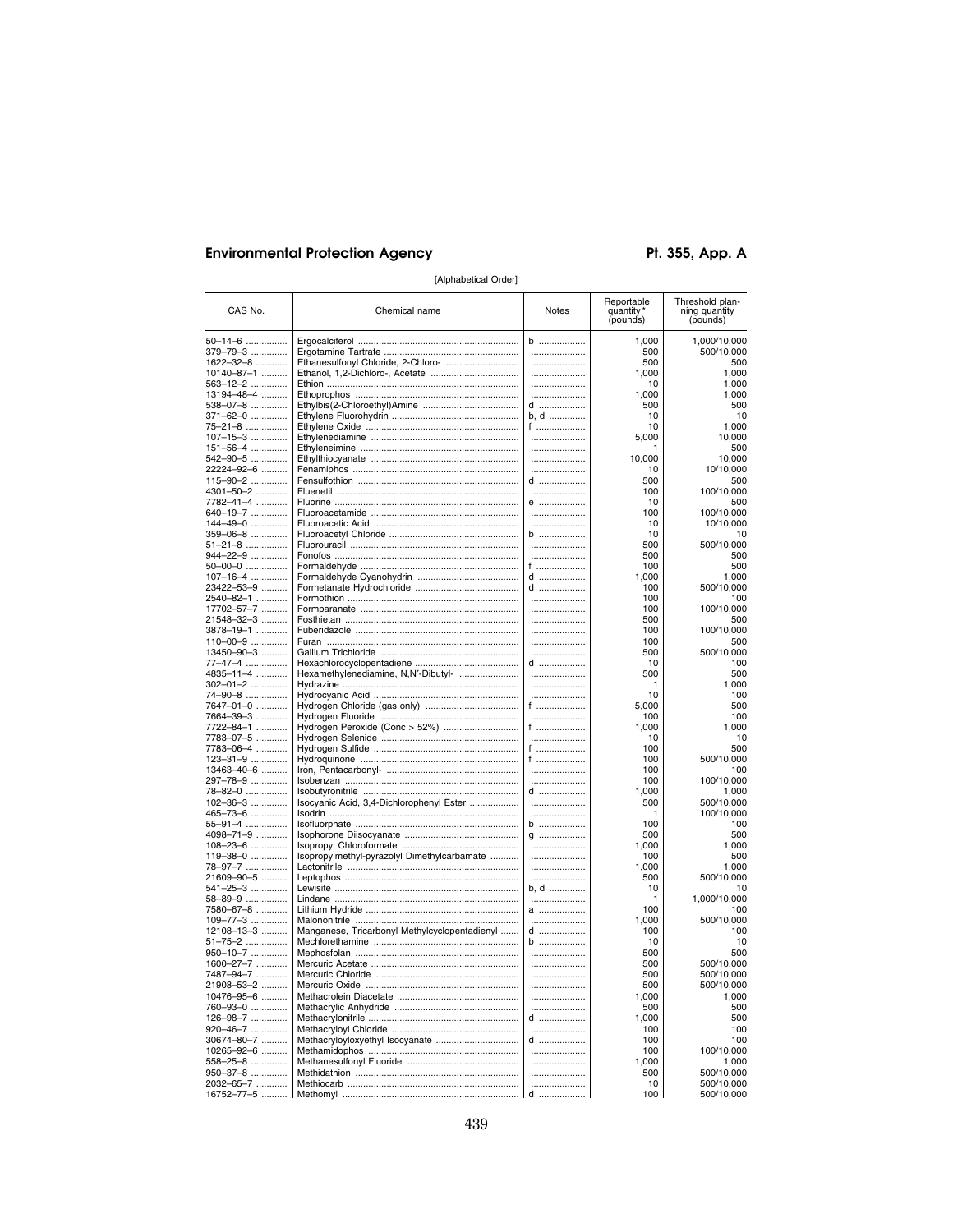# Pt. 355, App. A

# 40 CFR Ch. I (7-1-11 Edition)

| CAS No.                         | Chemical name                                                                 | <b>Notes</b> | Reportable<br>quantity'<br>(pounds) | Threshold plan-<br>ning quantity<br>(pounds) |
|---------------------------------|-------------------------------------------------------------------------------|--------------|-------------------------------------|----------------------------------------------|
| 151–38–2                        |                                                                               |              | 500                                 | 500/10,000                                   |
| 80–63–7 ……………                   |                                                                               |              | 500                                 | 500                                          |
| 74–83–9                         |                                                                               | f ………………     | 1,000                               | 1,000                                        |
| 79–22–1 ……………                   |                                                                               | d            | 1,000                               | 500                                          |
| 60–34–4 ……………                   |                                                                               |              | 10                                  | 500                                          |
| 624–83–9                        |                                                                               |              | 10                                  | 500                                          |
| 556–61–6                        |                                                                               | a            | 500                                 | 500                                          |
| 74–93–1                         |                                                                               | f            | 100                                 | 500                                          |
| 3735–23–7                       |                                                                               |              | 500                                 | 500                                          |
| 676–97–1 ……………                  |                                                                               | a            | 100                                 | 100                                          |
| 556–64–9                        |                                                                               |              | 10,000                              | 10,000                                       |
| 78–94–4 ……………<br>502–39–6 …………… |                                                                               | <br>         | 10<br>500                           | 10                                           |
| 75–79–6                         |                                                                               | d            | 500                                 | 500/10,000<br>500                            |
| 1129–41–5                       |                                                                               |              | 1,000                               | 100/10,000                                   |
| 7786–34–7 …………                  |                                                                               |              | 10                                  | 500                                          |
| 315–18–4                        |                                                                               | d            | 1,000                               | 500/10,000                                   |
| 50–07–7 ……………                   |                                                                               |              | 10                                  | 500/10,000                                   |
| 6923–22–4                       |                                                                               |              | 10                                  | 10/10,000                                    |
| 2763–96–4                       |                                                                               |              | 1,000                               | 500/10,000                                   |
| 505–60–2 ……………                  |                                                                               | d            | 500                                 | 500                                          |
| 13463-39-3                      |                                                                               |              | 10                                  |                                              |
| 54–11–5                         |                                                                               | b            | 100                                 | 100                                          |
| 65–30–5                         |                                                                               |              | 100                                 | 100/10,000                                   |
| 7697–37–2 …………                  |                                                                               |              | 1,000                               | 1,000                                        |
| 10102-43-9                      |                                                                               | $b$          | 10                                  | 100                                          |
| 98–95–3                         |                                                                               | f            | 1,000                               | 10,000                                       |
| 1122–60–7                       |                                                                               |              | 500                                 | 500                                          |
| 10102-44-0                      |                                                                               |              | 10                                  | 100                                          |
| 62–75–9 …………….                  |                                                                               | d            | 10                                  | 1,000                                        |
| 991–42–4                        |                                                                               |              | 100                                 | 100/10,000                                   |
|                                 | Organorhodium Complex (PMN-82-147)                                            |              | 10                                  | 10/10,000                                    |
| 630–60–4 ……………                  |                                                                               | b            | 100                                 | 100/10,000                                   |
| 23135–22–0 ……….                 |                                                                               |              | 100                                 | 100/10,000                                   |
| 78–71–7 ……………                   |                                                                               | d            | 500                                 | 500                                          |
| 2497–07–6 …………<br>10028-15-6    |                                                                               |              | 500<br>100                          | 500<br>100                                   |
| 1910–42–5                       |                                                                               |              | 10                                  | 10/10,000                                    |
| 2074–50–2                       |                                                                               |              | 10                                  | 10/10,000                                    |
| 56–38–2                         |                                                                               | b            | 10                                  | 100                                          |
| 298–00–0                        |                                                                               | b            | 100                                 | 100/10,000                                   |
| 12002-03-8                      |                                                                               |              | 1                                   | 500/10,000                                   |
| 19624–22–7                      |                                                                               |              | 500                                 | 500                                          |
| 2570–26–5 …………                  |                                                                               |              | 100                                 | 100/10,000                                   |
| 79–21–0                         |                                                                               |              | 500                                 | 500                                          |
| 594–42–3                        |                                                                               |              | 100                                 | 500                                          |
| 108-95-2                        |                                                                               |              | 1,000                               | 500/10,000                                   |
| 4418–66–0                       | Phenol, 2,2'-Thiobis(4-Chloro-6-Methyl)-                                      |              | 100                                 | 100/10,000                                   |
| 64–00–6                         | Phenol, 3-(1-Methylethyl)-, Methylcarbamate                                   |              | 10                                  | 500/10,000                                   |
| 58–36–6                         |                                                                               |              | 500                                 | 500/10,000                                   |
| 696–28–6 ……………                  |                                                                               | d            | 1                                   | 500                                          |
| 59–88–1                         |                                                                               |              | 1,000                               | 1,000/10,000                                 |
| 62–38–4                         |                                                                               |              | 100                                 | 500/10,000                                   |
| 2097–19–0 …………                  |                                                                               | d            | 100                                 | 100/10,000                                   |
| 103-85-5                        |                                                                               |              | 100                                 | 100/10,000                                   |
| 298–02–2 ……………                  |                                                                               |              | 10                                  | 10                                           |
| 4104–14–7 …………                  |                                                                               |              | 100                                 | 100/10,000                                   |
| 947–02–4 ……………                  |                                                                               |              | 100                                 | 100/10,000                                   |
| 75–44–5 ……………                   |                                                                               | f ………………     | 10                                  | 10                                           |
| 13171-21-6                      |                                                                               |              | 100                                 | 100                                          |
| 7803–51–2 …………                  |                                                                               |              | 100                                 | 500                                          |
| 2703–13–1                       | Phosphonothioic Acid, Methyl-, O-Ethyl O-(4-                                  |              | 500                                 | 500                                          |
| 50782-69-9                      | (Methylthio) Phenyl) Ester.<br>Phosphonothioic<br>Acid,<br>S-(2-              |              | 100                                 | 100                                          |
|                                 | Methyl-,<br>(Bis(1Methylethyl)Amino)Ethyl) O-Ethyl Ester.                     |              |                                     |                                              |
| 2665–30–7                       | Phosphonothioic Acid, Methyl-, O-(4-Nitrophenyl) O-                           |              | 500                                 | 500                                          |
|                                 | Phenyl Ester.                                                                 |              |                                     |                                              |
| 3254–63–5                       | Phosphoric Acid, Dimethyl 4-(Methylthio)Phenyl                                |              | 500                                 | 500                                          |
| 2587–90–8 …………                  | Ester.<br>Phosphorothioic Acid, O,O-Dimethyl-S-(2-Methylthio)<br>Ethyl Ester. | b, c         | 500                                 | 500                                          |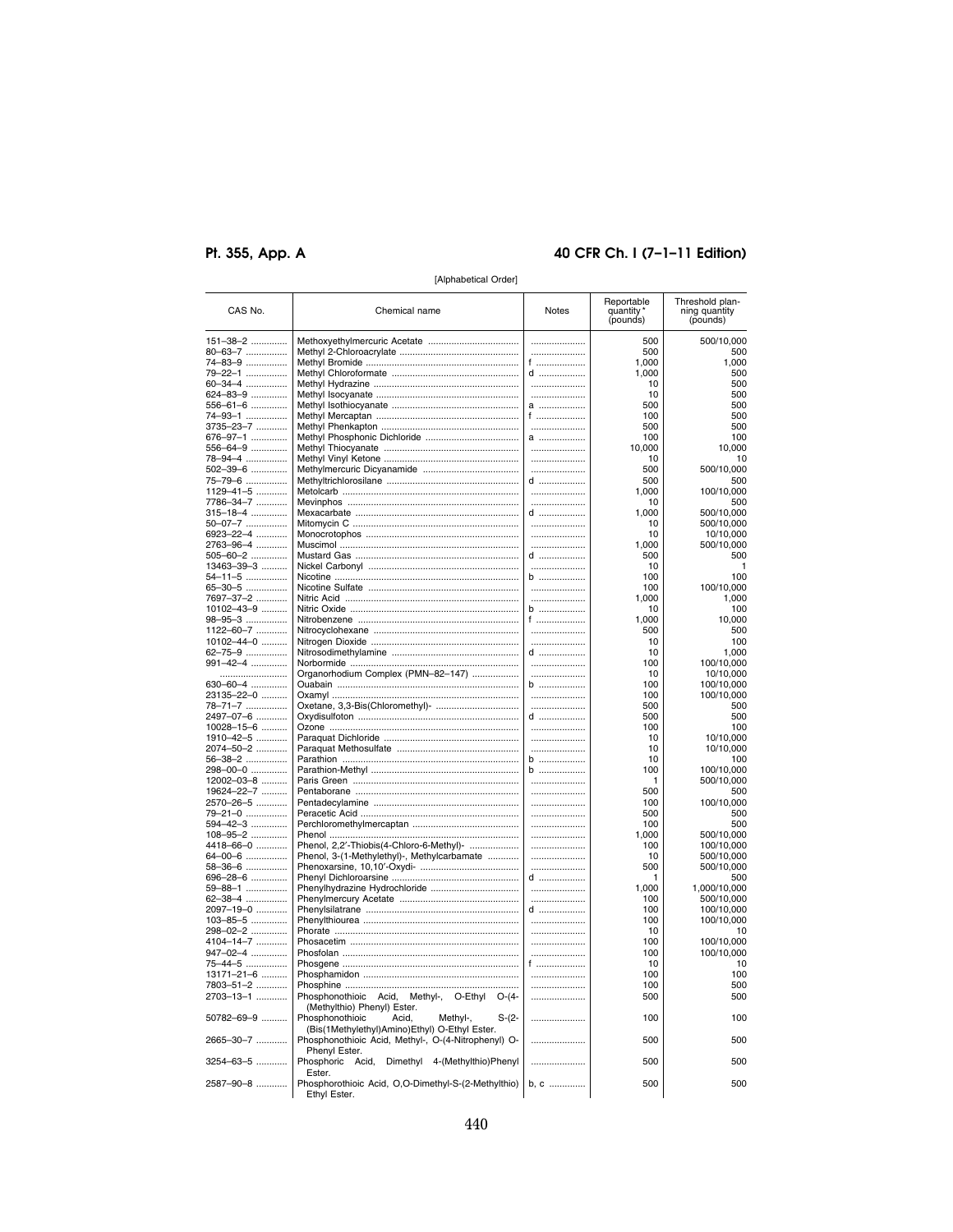Pt. 355, App. A

| 7723-14-0<br>a, d<br>1<br>10025-87-3<br>1,000<br>                                 | 100<br>500<br>500        |
|-----------------------------------------------------------------------------------|--------------------------|
|                                                                                   |                          |
|                                                                                   |                          |
| 10026-13-8<br>500<br>a                                                            |                          |
| 7719-12-2<br><br>1,000                                                            | 1,000                    |
| 57-47-6<br>100                                                                    | 100/10,000               |
| 57-64-7<br>.<br>100                                                               | 100/10,000               |
| 500<br>124-87-8                                                                   | 500/10,000               |
| 110-89-4<br>1,000<br>.<br>23505-41-1<br>1,000                                     | 1,000<br>1,000           |
| 10124-50-2<br>1                                                                   | 500/10,000               |
| 151-50-8<br>10                                                                    | 100                      |
| 506-61-6<br>a<br>1                                                                | 500                      |
| 2631-37-0<br>1,000<br>d                                                           | 500/10,000               |
| 106-96-7<br>10<br>                                                                | 10                       |
| 57-57-8<br>10<br>                                                                 | 500                      |
| 107-12-0<br><br>10                                                                | 500                      |
| 542-76-7<br><br>1.000                                                             | 1.000                    |
| 70-69-9<br>C<br>100                                                               | 100/10,000               |
| 109-61-5<br>500<br>100                                                            | 500                      |
| 75-56-9<br>f<br>75-55-8<br>1                                                      | 10,000<br>10,000         |
| 2275-18-5<br>100                                                                  | 100/10,000               |
| 129-00-0<br>b<br>5,000                                                            | 1,000/10,000             |
| 140-76-1<br><br>500                                                               | 500                      |
| 504-24-5<br>d<br>1,000                                                            | 500/10,000               |
| <br>1124-33-0<br>500                                                              | 500/10,000               |
| d<br>53558-25-1<br>100                                                            | 100/10,000               |
| 500<br>14167-18-1<br>                                                             | 500/10,000               |
| $d$<br>10<br>107-44-8                                                             | 10                       |
| 10<br>7783-00-8<br>                                                               | 1,000/10,000             |
| 500<br>7791-23-3<br>                                                              | 500                      |
| 1,000<br>563-41-7<br>                                                             | 1,000/10,000             |
| Silane, (4-Aminobutyl)Diethoxymethyl-<br>1,000<br>3037-72-7<br><br>7631-89-2<br>1 | 1,000<br>1,000/10,000    |
| 7784-46-5<br><br>1                                                                | 500/10,000               |
| 1,000<br>26628-22-8<br>a                                                          | 500                      |
| 124-65-2<br>100                                                                   | 100/10,000               |
| 143-33-9<br>a<br>10                                                               | 100                      |
| 62-74-8<br>10                                                                     | 10/10,000                |
| 13410-01-0<br>100                                                                 | 100/10,000               |
| 10102-18-8<br>d<br>100                                                            | 100/10,000               |
| 10102-20-2<br>500                                                                 | 500/10,000               |
| 900-95-8<br>C<br>500                                                              | 500/10,000               |
| 57-24-9<br>b<br>10                                                                | 100/10,000<br>100/10,000 |
| 60-41-3<br><br>10<br>3689-24-5<br>100<br>                                         | 500                      |
| 3569-57-1<br>500                                                                  | 500                      |
| 7446-09-5<br>f<br>500                                                             | 500                      |
| 7783-60-0<br><br>100                                                              | 100                      |
| 7446-11-9<br>a<br>100                                                             | 100                      |
| 1,000<br>7664-93-9<br>                                                            | 1,000                    |
| b, d<br>77-81-6<br>10                                                             | 10                       |
| 7783-80-4<br>e<br>100                                                             | 100                      |
| 107-49-3<br><br>10                                                                | 100                      |
| 13071-79-9<br>d<br>100<br>78-00-2<br>b<br>10                                      | 100<br>100               |
| 597-64-8<br>b<br>100                                                              | 100                      |
| 100<br>75-74-1<br>b, f                                                            | 100                      |
| 509-14-8<br><br>10                                                                | 500                      |
| $10031 - 59 - 1$<br>$d$<br>100                                                    | 100/10.000               |
| 6533-73-9<br>b, d<br>100                                                          | 100/10,000               |
| 7791-12-0<br>b, d<br>100                                                          | 100/10,000               |
| 2757-18-8<br>b. d<br>100                                                          | 100/10.000               |
| 7446-18-6<br><br>100                                                              | 100/10,000               |
| 2231-57-4<br><br>1,000                                                            | 1,000/10,000             |
| 39196-18-4<br>100                                                                 | 100/10,000               |
| 297-97-2<br><br>100                                                               | 500                      |
| 108-98-5<br><br>100<br>79-19-6<br><br>100                                         | 500<br>100/10.000        |
| 100<br>5344-82-1<br>                                                              | 100/10,000               |
| 614-78-8<br>500                                                                   | 500/10,000               |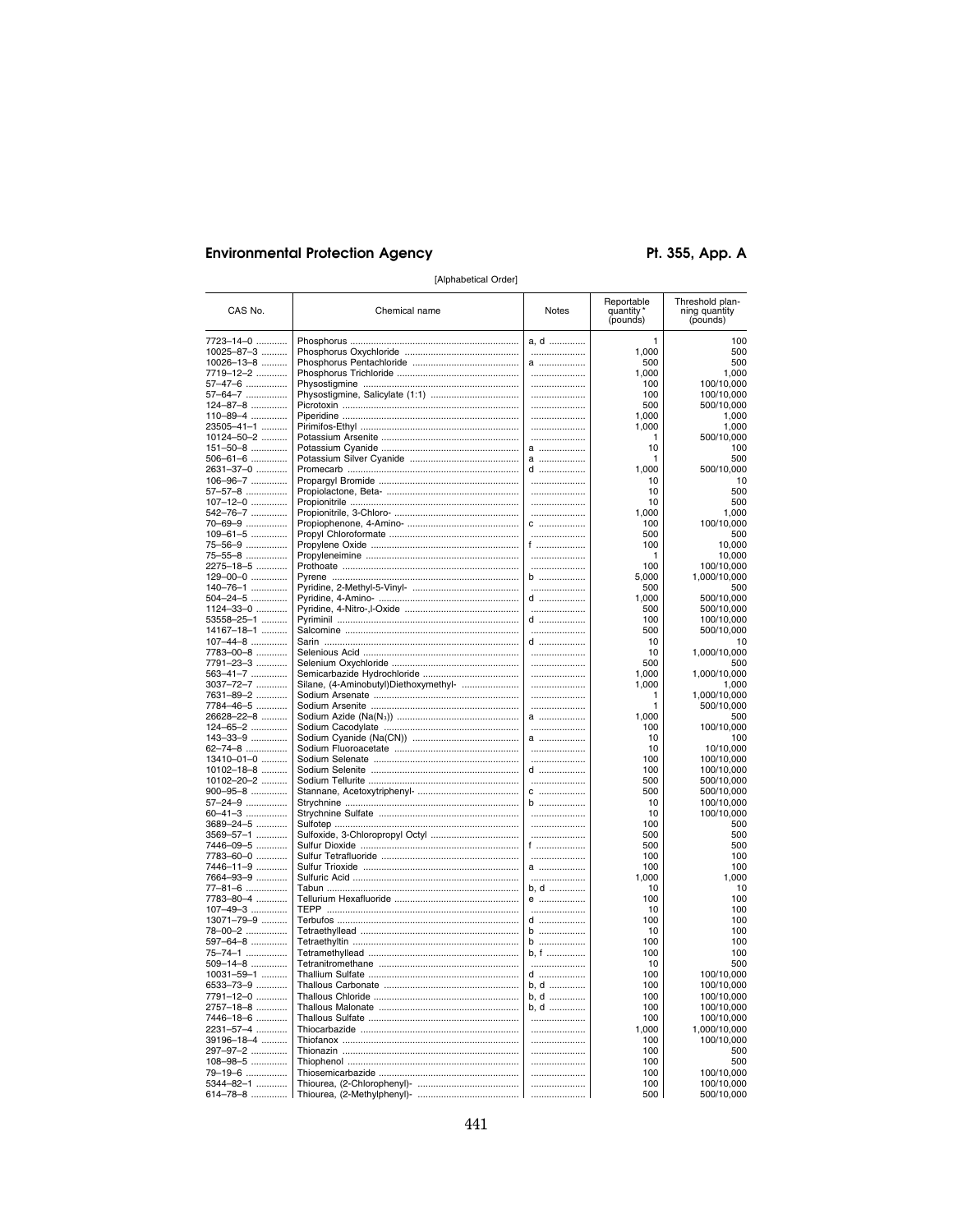# **Pt. 355, App. B 40 CFR Ch. I (7–1–11 Edition)**

| $\mu$ upwavvuva vidul |                                     |              |                                     |                                              |
|-----------------------|-------------------------------------|--------------|-------------------------------------|----------------------------------------------|
| CAS No.               | Chemical name                       | <b>Notes</b> | Reportable<br>quantity*<br>(pounds) | Threshold plan-<br>ning quantity<br>(pounds) |
| 7550-45-0             |                                     |              | 1.000                               | 100                                          |
| 584-84-9              |                                     |              | 100                                 | 500                                          |
| 91-08-7               |                                     |              | 100                                 | 100                                          |
| 110-57-6              |                                     |              | 500                                 | 500                                          |
| 1031-47-6             |                                     |              | 500                                 | 500/10,000                                   |
| 24017–47–8 ……….       |                                     |              | 500                                 | 500                                          |
| 76-02-8               |                                     |              | 500                                 | 500                                          |
| 115–21–9              |                                     |              | 500                                 | 500                                          |
| 327–98–0              |                                     | $e$          | 500                                 | 500                                          |
| 98–13–5               |                                     |              | 500                                 | 500                                          |
| 1558-25-4             |                                     |              | 100                                 | 100                                          |
| 27137–85–5 ……….       |                                     |              | 500                                 | 500                                          |
| 998-30-1              |                                     |              | 500                                 | 500                                          |
| 75–77–4               |                                     |              | 1.000                               | 1.000                                        |
| 824-11-3              |                                     | $d$          | 100                                 | 100/10.000                                   |
| 1066-45-1             |                                     |              | 500                                 | 500/10,000                                   |
| 639-58-7              |                                     |              | 500                                 | 500/10.000                                   |
| 555-77-1              |                                     | $d$          | 100                                 | 100                                          |
| 2001–95–8 …………        |                                     | $b$          | 1.000                               | 1.000/10.000                                 |
| 1314-62-1             |                                     | l            | 1,000                               | 100/10,000                                   |
| $108 - 05 - 4$        |                                     |              | 5.000                               | 1.000                                        |
| 81–81–2 ……………         |                                     |              | 100                                 | 500/10,000                                   |
| $129 - 06 - 6$        |                                     |              | 100                                 | 100/10,000                                   |
| 28347-13-9            |                                     |              | 100                                 | 100/10.000                                   |
| 58270-08-9            | Dichloro(4.4-Dimethyl-<br>Zinc.     |              | 100                                 | 100/10.000                                   |
|                       | 5((((Methylamino)Carbonyl)          |              |                                     |                                              |
|                       | Oxy)Imino)Pentanenitrile)-, (T-4)-. |              |                                     |                                              |
| 1314-84-7             |                                     |              | 100                                 | 500                                          |

[Alphabetical Order]

\* Only the statutory or final RQ is shown. For more information, see 40 CFR 355.61.<br>
Notes:<br>
a. This material is a reactive solid. The TPQ does not default to 10,000 pounds for non-powder, non-molten, non-solution form.<br>
b

# APPENDIX B TO PART 355—THE LIST OF EXTREMELY HAZARDOUS SUBSTANCES AND THEIR THRESHOLD PLANNING QUANTITIES

| CAS No.       | Chemical name | <b>Notes</b> | Reportable<br>quantity *<br>(pounds) | Threshold plan-<br>ning quantity<br>(pounds) |
|---------------|---------------|--------------|--------------------------------------|----------------------------------------------|
| 0             |               |              | 10                                   | 10/10.000                                    |
| 50-00-0       |               |              | 100                                  | 500                                          |
| 50-07-7       |               |              | 10                                   | 500/10.000                                   |
| 50-14-6       |               | b            | 1.000                                | 1.000/10.000                                 |
| $51 - 21 - 8$ |               |              | 500                                  | 500/10,000                                   |
| 51-75-2       |               | b            | 10                                   | 10                                           |
| 51-83-2       |               |              | 500                                  | 500/10.000                                   |
| 54-11-5       |               | b            | 100                                  | 100                                          |
| 54-62-6       |               |              | 500                                  | 500/10,000                                   |
| 55-91-4       |               | b            | 100                                  | 100                                          |
| 56-25-7       |               |              | 100                                  | 100/10,000                                   |
| 56-38-2       |               | b            | 10                                   | 100                                          |
| $56 - 72 - 4$ |               |              | 10 <sup>1</sup>                      | 100/10.000                                   |
| 57-14-7       |               |              | 10                                   | 1,000                                        |
| 57-24-9       |               | b            | 10                                   | 100/10.000                                   |
| 57-47-6       |               |              | 100                                  | 100/10,000                                   |
| 57-57-8       |               |              | 10                                   | 500                                          |
| 57-64-7       |               |              | 100                                  | 100/10,000                                   |
| 57-74-9       |               |              |                                      | 1.000                                        |
| 58-36-6       |               |              | 500                                  | 500/10.000                                   |
| 58-89-9       |               |              |                                      | 1.000/10.000                                 |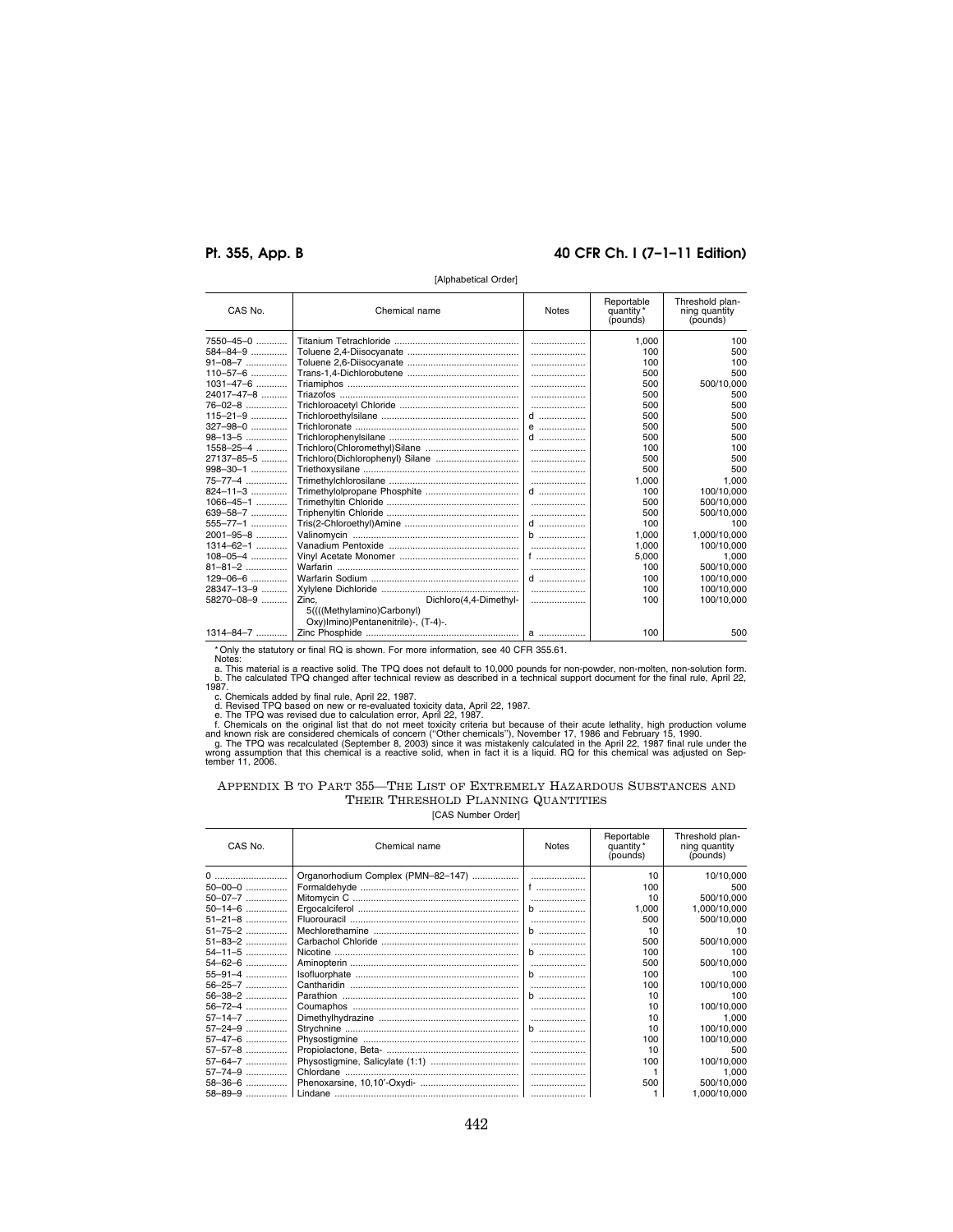Pt. 355, App. B

| CAS No.                  | Chemical name                               | Notes          | Reportable<br>quantity *<br>(pounds) | Threshold plan-<br>ning quantity<br>(pounds) |
|--------------------------|---------------------------------------------|----------------|--------------------------------------|----------------------------------------------|
| 59-88-1                  |                                             |                | 1.000                                | 1,000/10,000                                 |
| 60-34-4                  |                                             |                | 10                                   | 500                                          |
| 60-41-3                  |                                             |                | 10                                   | 100/10,000                                   |
| 60-51-5                  |                                             |                | 10                                   | 500/10,000                                   |
| 62-38-4                  |                                             |                | 100                                  | 500/10,000                                   |
| 62-53-3<br>62–73–7 …………… |                                             | f              | 5,000<br>10                          | 1,000<br>1,000                               |
| 62-74-8                  |                                             |                | 10                                   | 10/10,000                                    |
| 62-75-9                  |                                             | d              | 10                                   | 1,000                                        |
| 64-00-6                  | Phenol, 3-(1-Methylethyl)-, Methylcarbamate |                | 10                                   | 500/10,000                                   |
| 64-86-8                  |                                             | d              | 10                                   | 10/10,000                                    |
| 65-30-5                  |                                             |                | 100                                  | 100/10,000                                   |
| 66-81-9<br>67-66-3       |                                             |                | 100                                  | 100/10,000                                   |
| 70–69–9                  |                                             | f …………………<br>C | 10<br>100                            | 10,000<br>100/10,000                         |
| 71–63–6                  |                                             | b              | 100                                  | 100/10,000                                   |
| 72–20–8 ……………            |                                             |                | 1                                    | 500/10,000                                   |
| 74–83–9                  |                                             | f              | 1,000                                | 1,000                                        |
| 74-90-8                  |                                             |                | 10                                   | 100                                          |
| 74–93–1                  |                                             | f              | 100                                  | 500                                          |
| 75–15–0                  |                                             | f              | 100                                  | 10,000                                       |
| 75–21–8                  |                                             | f<br>f         | 10<br>10                             | 1,000                                        |
| 75–44–5<br>75-55-8       |                                             |                | 1                                    | 10<br>10,000                                 |
| 75-56-9                  |                                             | f              | 100                                  | 10,000                                       |
| 75–74–1                  |                                             | b, f           | 100                                  | 100                                          |
| 75-77-4                  |                                             |                | 1,000                                | 1,000                                        |
| 75-78-5                  |                                             | d              | 500                                  | 500                                          |
| 75–79–6                  |                                             | d              | 500                                  | 500                                          |
| 75-86-5                  |                                             |                | 10                                   | 1.000                                        |
| 76-02-8<br>77-47-4       |                                             |                | 500                                  | 500                                          |
| 77–78–1 ……………            |                                             | d<br>          | 10<br>100                            | 100<br>500                                   |
| 77–81–6 ……………            |                                             | b, d           | 10                                   | 10                                           |
| 78–00–2 ……………            |                                             | b              | 10                                   | 100                                          |
| 78-34-2                  |                                             |                | 500                                  | 500                                          |
| 78-53-5                  |                                             |                | 500                                  | 500                                          |
| 78–71–7 ……………            |                                             |                | 500                                  | 500                                          |
| 78–82–0                  |                                             | d              | 1,000                                | 1,000                                        |
| 78-94-4<br>78–97–7 …………… |                                             |                | 10<br>1,000                          | 10<br>1,000                                  |
| 79-06-1                  |                                             | f …………………      | 5,000                                | 1,000/10,000                                 |
| 79–11–8                  |                                             |                | 100                                  | 100/10,000                                   |
| 79–19–6 ……………            |                                             |                | 100                                  | 100/10,000                                   |
| 79–21–0 ……………            |                                             |                | 500                                  | 500                                          |
| 79–22–1                  |                                             | d              | 1,000                                | 500                                          |
| 80–63–7                  |                                             |                | 500                                  | 500                                          |
| 81-81-2<br>82-66-6       |                                             |                | 100<br>10                            | 500/10,000                                   |
| 86-50-0                  |                                             | <br>           | 1                                    | 10/10,000<br>10/10,000                       |
| 86-88-4                  |                                             |                | 100                                  | 500/10,000                                   |
| 88-05-1                  |                                             |                | 500                                  | 500                                          |
| 88-85-7                  |                                             |                | 1,000                                | 100/10,000                                   |
| 91-08-7                  |                                             |                | 100                                  | 100                                          |
| 95-48-7                  |                                             |                | 100                                  | 1,000/10,000                                 |
| 98-05-5                  |                                             |                | 10                                   | 10/10,000                                    |
| 98–07–7<br>98–13–5       |                                             | <br>d          | 10<br>500                            | 100<br>500                                   |
| 98-16-8                  |                                             |                | 500                                  | 500                                          |
| 98-87-3                  |                                             |                | 5,000                                | 500                                          |
| 98–95–3                  |                                             | 1              | 1,000                                | 10,000                                       |
| 99-98-9                  |                                             |                | 10                                   | 10/10,000                                    |
| $100 - 14 - 1$           | Benzene, 1-(Chloromethyl)-4-Nitro-          |                | 500                                  | 500/10,000                                   |
| 100-44-7                 |                                             |                | 100                                  | 500                                          |
| 102-36-3                 | Isocyanic Acid, 3,4-Dichlorophenyl Ester    |                | 500                                  | 500/10,000                                   |
| 103-85-5                 |                                             |                | 100                                  | 100/10,000<br>1,000                          |
| 106-89-8<br>106-96-7     |                                             | f<br>          | 100<br>10                            | 10                                           |
| 107-02-8                 |                                             |                | 1                                    | 500                                          |
| 107-07-3                 |                                             |                | 500                                  | 500                                          |
| 107-11-9                 |                                             |                | 500                                  | 500                                          |

[CAS Number Order]

443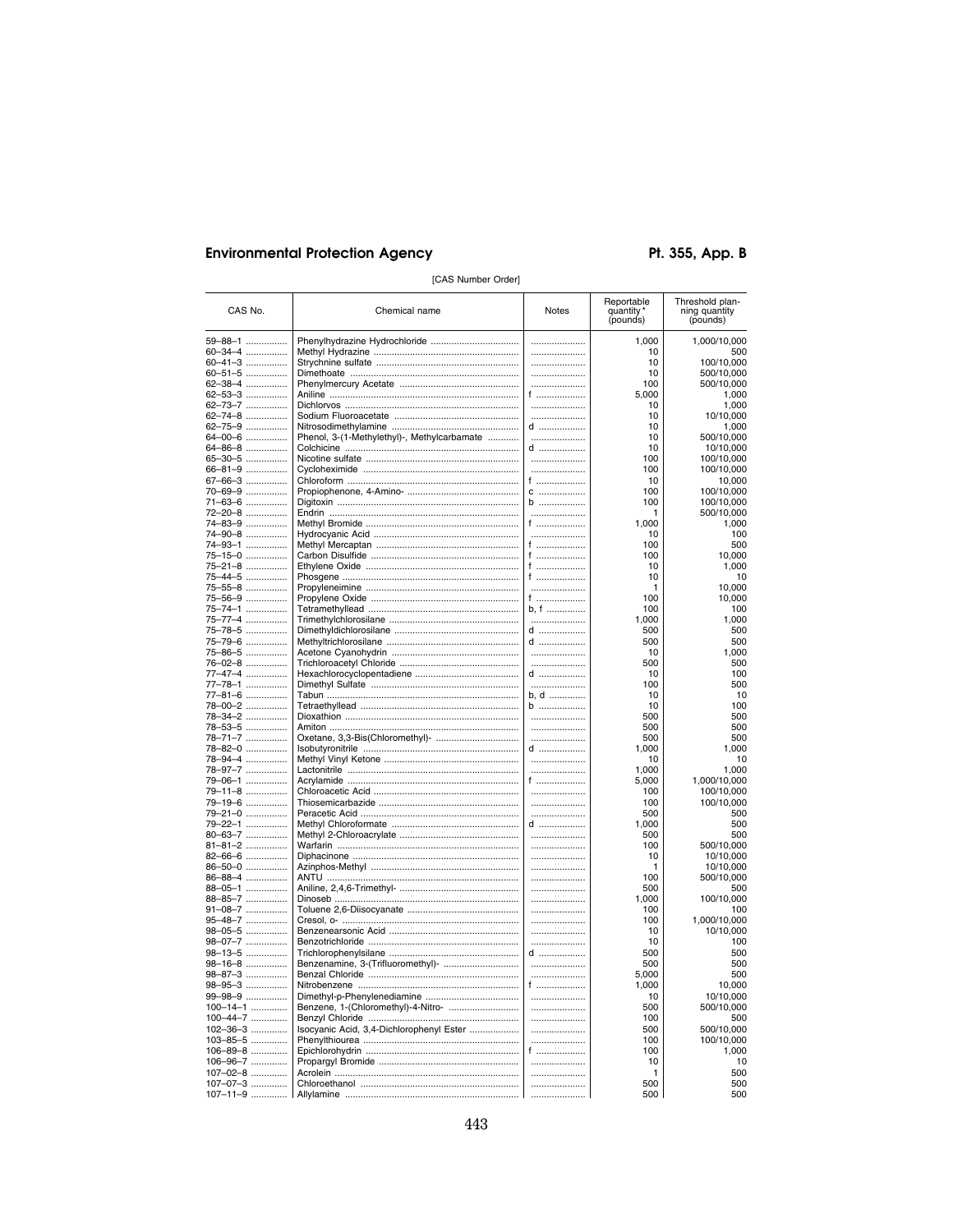# Pt. 355, App. B

# 40 CFR Ch. I (7-1-11 Edition)

| CAS No.              | Chemical name                                      | Notes         | Reportable<br>quantity<br>(pounds) | Threshold plan-<br>ning quantity<br>(pounds) |
|----------------------|----------------------------------------------------|---------------|------------------------------------|----------------------------------------------|
| 107–12–0             |                                                    |               | 10                                 | 500                                          |
| 107-13-1             |                                                    | f             | 100                                | 10,000                                       |
| 107-15-3             |                                                    | .             | 5,000                              | 10,000                                       |
| 107-16-4             |                                                    | d             | 1,000                              | 1,000                                        |
| 107-18-6             |                                                    |               | 100                                | 1,000                                        |
| 107-30-2             |                                                    | $b$           | 10                                 | 100                                          |
| 107-44-8             |                                                    | d             | 10<br>10                           | 10<br>100                                    |
| 107-49-3<br>108-05-4 |                                                    | f ………………      | 5,000                              | 1,000                                        |
| 108-23-6             |                                                    |               | 1.000                              | 1,000                                        |
| 108-91-8             |                                                    | f ………………      | 10,000                             | 10,000                                       |
| 108-95-2             |                                                    |               | 1,000                              | 500/10,000                                   |
| 108-98-5             |                                                    |               | 100                                | 500                                          |
| 109-61-5             |                                                    |               | 500                                | 500                                          |
| 109-77-3             |                                                    |               | 1,000                              | 500/10,000                                   |
| 110-00-9             |                                                    |               | 100                                | 500                                          |
| 110-57-6             |                                                    |               | 500                                | 500                                          |
| 110-89-4             |                                                    |               | 1,000                              | 1,000                                        |
| 111-44-4             |                                                    |               | 10                                 | 10,000                                       |
| 111-69-3<br>115-21-9 |                                                    | f ………………<br>d | 1,000<br>500                       | 1,000<br>500                                 |
| 115-26-4             |                                                    |               | 500                                | 500                                          |
| 115-29-7             |                                                    |               | 1                                  | 10/10,000                                    |
| 115-90-2             |                                                    | d             | 500                                | 500                                          |
| 116-06-3             |                                                    | b             | 1                                  | 100/10,000                                   |
| 119-38-0             | Isopropylmethyl-pyrazolyl Dimethylcarbamate        |               | 100                                | 500                                          |
| 123-31-9             |                                                    | f             | 100                                | 500/10,000                                   |
| 123-73-9             |                                                    |               | 100                                | 1,000                                        |
| 124-65-2             |                                                    |               | 100                                | 100/10,000                                   |
| 124-87-8             |                                                    |               | 500                                | 500/10,000                                   |
| 126-98-7             |                                                    | d             | 1,000                              | 500                                          |
| 129-00-0             |                                                    | b             | 5,000                              | 1,000/10,000                                 |
| 129-06-6<br>140-29-4 |                                                    | d<br>$d$      | 100<br>500                         | 100/10,000                                   |
| 140-76-1             |                                                    |               | 500                                | 500<br>500                                   |
| 141-66-2             |                                                    |               | 100                                | 100                                          |
| 143-33-9             |                                                    | $a$           | 10                                 | 100                                          |
| 144-49-0             |                                                    |               | 10                                 | 10/10,000                                    |
| 149-74-6             |                                                    |               | 1,000                              | 1,000                                        |
| 151-38-2             |                                                    |               | 500                                | 500/10,000                                   |
| 151-50-8             |                                                    | a             | 10                                 | 100                                          |
| 151-56-4             |                                                    |               | 1                                  | 500                                          |
| 152-16-9             |                                                    |               | 100                                | 100                                          |
| 297-78-9             |                                                    |               | 100                                | 100/10,000                                   |
| 297-97-2             |                                                    | <br>$b$       | 100                                | 500                                          |
| 298-00-0<br>298-02-2 |                                                    |               | 100<br>10                          | 100/10,000<br>10                             |
| 298-04-4             |                                                    |               | 1                                  | 500                                          |
| 300-62-9             |                                                    |               | 1,000                              | 1,000                                        |
| 302-01-2             |                                                    |               | 1                                  | 1,000                                        |
| 309-00-2             |                                                    |               | 1                                  | 500/10,000                                   |
| 315-18-4             |                                                    |               | 1,000                              | 500/10,000                                   |
| 316-42-7             |                                                    | d             | 1                                  | 1/10.000                                     |
| 327-98-0             |                                                    | e             | 500                                | 500                                          |
| 353-42-4             | Boron Trifluoride Compound With Methyl Ether (1:1) |               | 1,000                              | 1,000                                        |
| 359–06–8             |                                                    | b             | 10                                 | 10                                           |
| 371-62-0             |                                                    | b, d          | 10                                 | 10                                           |
| 379–79–3<br>465-73-6 |                                                    |               | 500<br>1                           | 500/10,000<br>100/10,000                     |
| 470-90-6             |                                                    |               | 500                                | 500                                          |
| 502-39-6             |                                                    |               | 500                                | 500/10,000                                   |
| 504-24-5             |                                                    | d             | 1,000                              | 500/10,000                                   |
| 505-60-2             |                                                    | d             | 500                                | 500                                          |
| 506-61-6             |                                                    | a             |                                    | 500                                          |
| 506-68-3             |                                                    |               | 1,000                              | 500/10,000                                   |
| 506-78-5             |                                                    |               | 1,000                              | 1,000/10,000                                 |
| 509-14-8             |                                                    |               | 10                                 | 500                                          |
| 514-73-8             |                                                    |               | 500                                | 500/10,000                                   |
| 534-07-6             |                                                    |               | 10                                 | 10/10,000                                    |
| 534-52-1             |                                                    |               | 10                                 | 10/10,000                                    |
| 535-89-7             |                                                    |               | 100                                | 100/10,000                                   |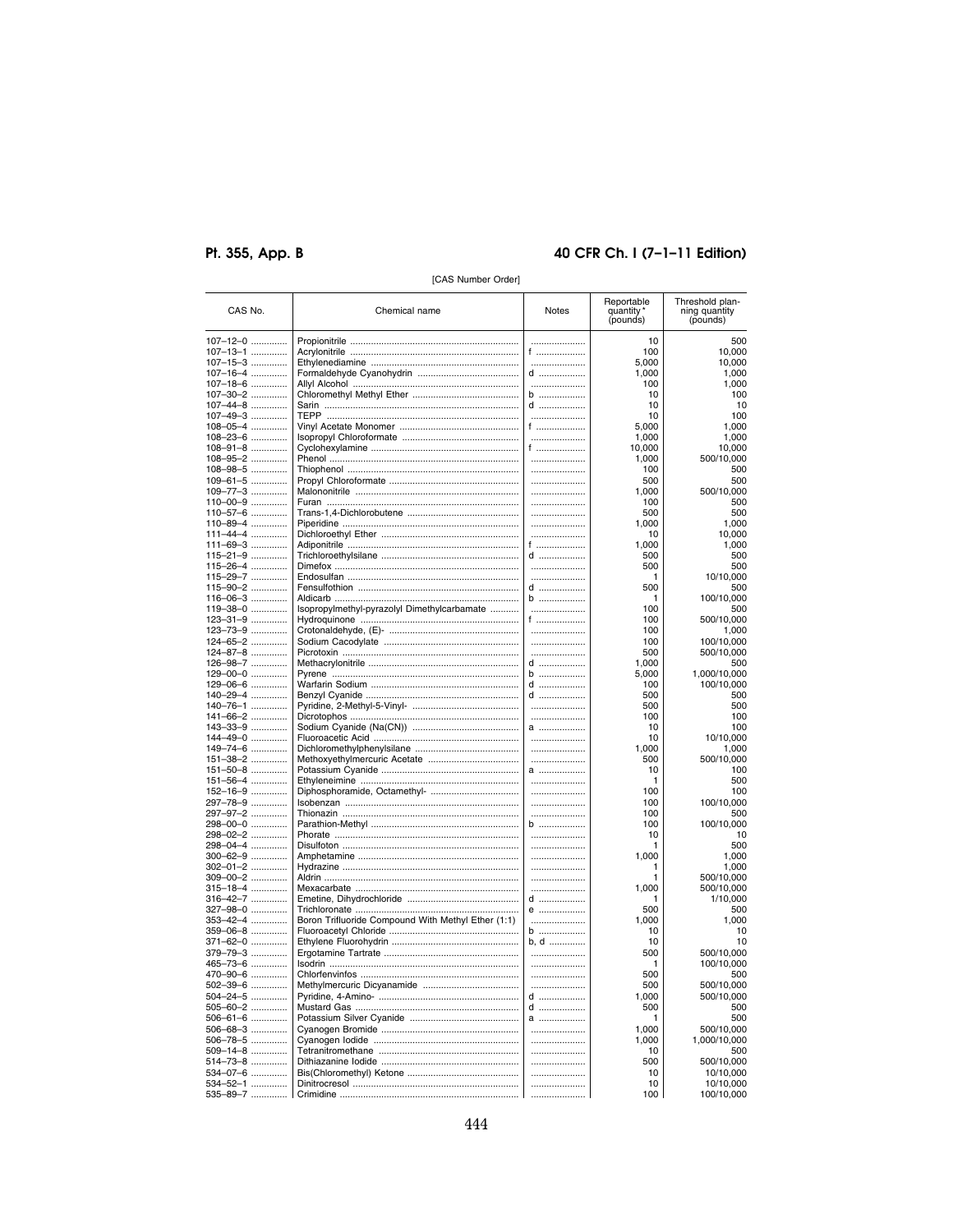Pt. 355, App. B

| CAS No.                    | Chemical name | <b>Notes</b> | Reportable<br>quantity*<br>(pounds) | Threshold plan-<br>ning quantity<br>(pounds) |
|----------------------------|---------------|--------------|-------------------------------------|----------------------------------------------|
| 538–07–8                   |               | d            | 500                                 | 500                                          |
| 541–25–3 ……………             |               | b, d         | 10                                  | 10                                           |
| 541–53–7                   |               |              | 100                                 | 100/10,000                                   |
| 542-76-7                   |               |              | 1.000                               | 1,000                                        |
| 542–88–1<br>542-90-5       |               | d            | 10<br>10,000                        | 100<br>10,000                                |
| 555-77-1                   |               | d            | 100                                 | 100                                          |
| 556–61–6                   |               | a            | 500                                 | 500                                          |
| 556–64–9                   |               |              | 10,000                              | 10,000                                       |
| 558-25-8                   |               |              | 1,000                               | 1,000                                        |
| 563–12–2 ……………             |               |              | 10                                  | 1,000                                        |
| 563–41–7 ………….             |               |              | 1,000                               | 1,000/10,000                                 |
| 584-84-9                   |               |              | 100<br>100                          | 500<br>500                                   |
| 594–42–3 ……………<br>597-64-8 |               | <br>b        | 100                                 | 100                                          |
| 614–78–8 ……………             |               |              | 500                                 | 500/10,000                                   |
| 624-83-9                   |               |              | 10                                  | 500                                          |
| 627-11-2                   |               |              | 1,000                               | 1,000                                        |
| 630-60-4                   |               | b            | 100                                 | 100/10,000                                   |
| 639–58–7                   |               |              | 500                                 | 500/10,000                                   |
| 640–19–7 ……………             |               |              | 100                                 | 100/10,000                                   |
| 644–64–4 ………….             |               |              | 1                                   | 500/10,000                                   |
| 675-14-9                   |               |              | 100                                 | 100                                          |
| 676–97–1 ……………<br>696-28-6 |               | a<br>d       | 100<br>1                            | 100<br>500                                   |
| 760–93–0                   |               |              | 500                                 | 500                                          |
| 786-19-6                   |               |              | 500                                 | 500                                          |
| 814-49-3                   |               | $d$          | 500                                 | 500                                          |
| 814-68-6                   |               | d            | 100                                 | 100                                          |
| 824-11-3                   |               | d            | 100                                 | 100/10,000                                   |
| 900-95-8                   |               | $C$          | 500                                 | 500/10,000                                   |
| 919-86-8                   |               |              | 500                                 | 500                                          |
| 920-46-7                   |               |              | 100                                 | 100                                          |
| 944-22-9                   |               |              | 500                                 | 500                                          |
| 947-02-4<br>950-10-7       |               |              | 100<br>500                          | 100/10,000<br>500                            |
| 950-37-8                   |               |              | 500                                 | 500/10,000                                   |
| 991-42-4                   |               |              | 100                                 | 100/10,000                                   |
| 998-30-1                   |               |              | 500                                 | 500                                          |
| 999-81-5                   |               | d            | 100                                 | 100/10,000                                   |
| 1031-47-6                  |               |              | 500                                 | 500/10,000                                   |
| 1066-45-1                  |               |              | 500                                 | 500/10,000                                   |
| 1122-60-7                  |               |              | 500                                 | 500                                          |
| 1124-33-0                  |               |              | 500                                 | 500/10,000                                   |
| 1129-41-5<br>1303-28-2     |               | <br>         | 1,000<br>1                          | 100/10,000<br>100/10,000                     |
| 1306-19-0                  |               |              | 100                                 | 100/10,000                                   |
| 1314-62-1                  |               |              | 1,000                               | 100/10,000                                   |
| 1314-84-7                  |               | a            | 100                                 | 500                                          |
| 1327-53-3                  |               | d            | 1                                   | 100/10,000                                   |
| 1397-94-0                  |               | b            | 1,000                               | 1,000/10,000                                 |
| 1420-07-1                  |               |              | 500                                 | 500/10,000                                   |
| 1464-53-5                  |               |              | 10                                  | 500                                          |
| 1558-25-4                  |               |              | 100<br>10                           | 100<br>10/10,000                             |
| 1563-66-2<br>1600-27-7     |               |              | 500                                 | 500/10,000                                   |
| 1622-32-8                  |               |              | 500                                 | 500                                          |
| 1752-30-3                  |               |              | 1,000                               | 1,000/10,000                                 |
| 1910-42-5                  |               |              | 10                                  | 10/10,000                                    |
| 1982-47-4                  |               |              | 500                                 | 500/10,000                                   |
| 2001–95–8 …………             |               | D            | 1,000                               | 1,000/10,000                                 |
| 2032-65-7                  |               |              | 10                                  | 500/10,000                                   |
| 2074-50-2                  |               |              | 10                                  | 10/10,000                                    |
| 2097-19-0                  |               | d            | 100                                 | 100/10,000                                   |
| 2104-64-5                  |               |              | 100                                 | 100/10,000                                   |
| 2223-93-0                  |               | b            | 1,000                               | 1,000/10,000                                 |
| 2231-57-4<br>2238-07-5     |               | <br>         | 1,000                               | 1,000/10,000                                 |
| 2275-18-5                  |               |              | 1,000<br>100                        | 1,000<br>100/10,000                          |
| 2497-07-6                  |               | d            | 500                                 | 500                                          |
| 2524-03-0                  |               |              | 500                                 | 500                                          |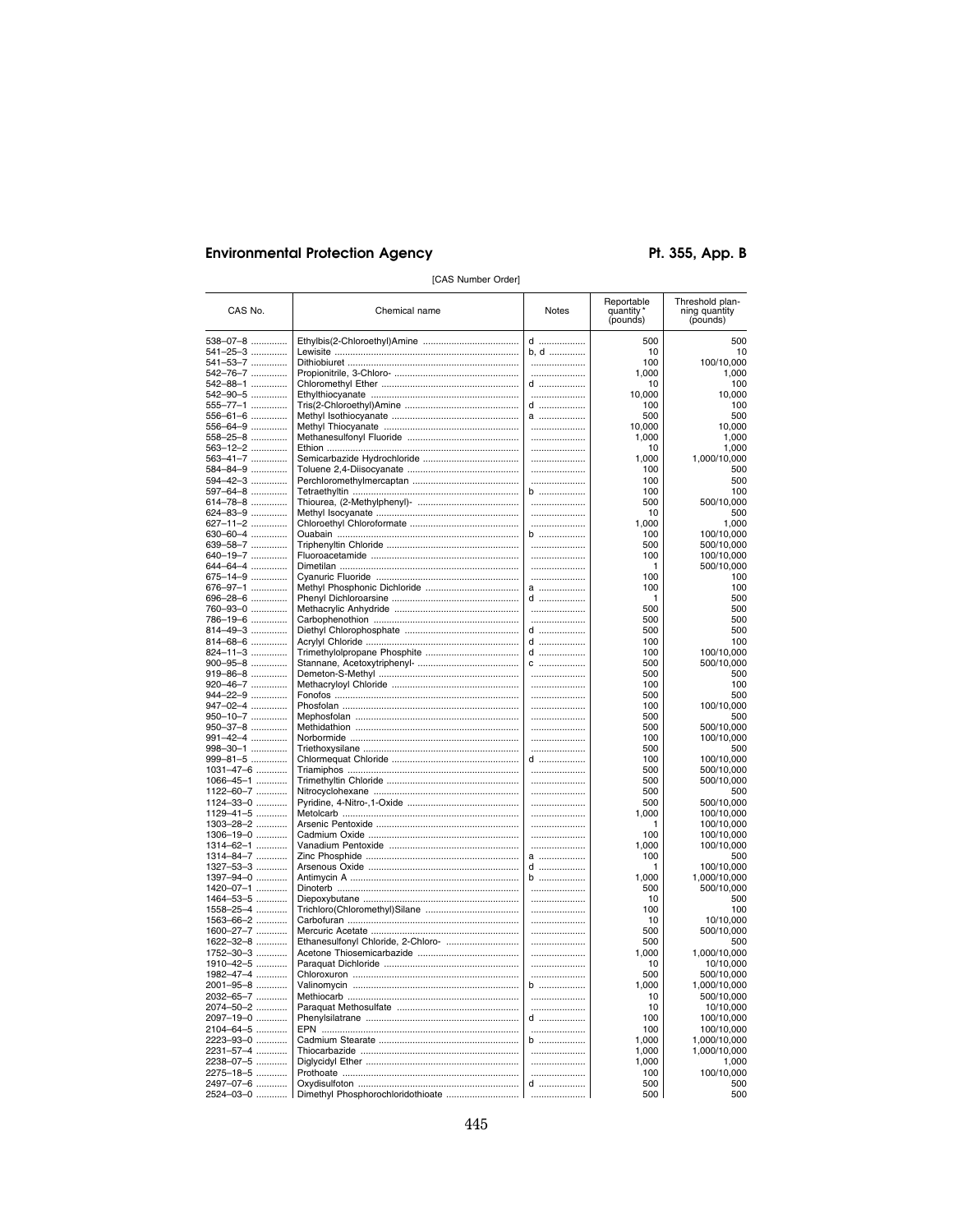# Pt. 355, App. B

# 40 CFR Ch. I (7-1-11 Edition)

| CAS No.    | Chemical name                                       | Notes    | Reportable<br>quantity*<br>(pounds) | Threshold plan-<br>ning quantity<br>(pounds) |
|------------|-----------------------------------------------------|----------|-------------------------------------|----------------------------------------------|
| 2540-82-1  |                                                     |          | 100                                 | 100                                          |
|            |                                                     |          |                                     |                                              |
| 2570-26-5  |                                                     |          | 100                                 | 100/10,000                                   |
| 2587-90-8  | Phosphorothioic Acid, O,O-Dimethyl-S-(2-Methylthio) | b, c     | 500                                 | 500                                          |
|            | Ethyl Ester.                                        |          |                                     |                                              |
| 2631-37-0  |                                                     | d        | 1,000                               | 500/10,000                                   |
| 2636-26-2  |                                                     |          | 1,000                               | 1,000                                        |
| 2642-71-9  |                                                     |          | 100                                 | 100/10,000                                   |
| 2665-30-7  | Phosphonothioic Acid, Methyl-, O-(4-Nitrophenyl) O- |          | 500                                 | 500                                          |
|            |                                                     |          |                                     |                                              |
|            | Phenyl Ester.                                       |          |                                     |                                              |
| 2703-13-1  | Phosphonothioic Acid, Methyl-, O-Ethyl O-(4-        | .        | 500                                 | 500                                          |
|            | (Methylthio)Phenyl) Ester.                          |          |                                     |                                              |
| 2757-18-8  |                                                     | b, d     | 100                                 | 100/10,000                                   |
| 2763-96-4  |                                                     |          | 1.000                               | 500/10,000                                   |
| 2778-04-3  |                                                     |          | 500                                 | 500/10,000                                   |
| 3037-72-7  | Silane, (4-Aminobutyl)Diethoxymethyl-               |          | 1,000                               | 1.000                                        |
| 3254-63-5  | Phosphoric Acid, Dimethyl 4-(Methylthio)Phenyl      |          | 500                                 | 500                                          |
|            |                                                     |          |                                     |                                              |
|            | Ester.                                              |          |                                     |                                              |
| 3569-57-1  |                                                     |          | 500                                 | 500                                          |
| 3615-21-2  | Benzimidazole, 4,5-Dichloro-2-(Trifluoromethyl)-    | C        | 500                                 | 500/10,000                                   |
| 3689-24-5  |                                                     |          | 100                                 | 500                                          |
| 3691-35-8  |                                                     |          | 100                                 | 100/10,000                                   |
| 3734-97-2  |                                                     |          | 100                                 | 100/10,000                                   |
| 3735-23-7  |                                                     |          | 500                                 | 500                                          |
|            |                                                     |          | 100                                 | 100/10,000                                   |
| 3878-19-1  |                                                     |          |                                     |                                              |
| 4044-65-9  |                                                     |          | 500                                 | 500/10,000                                   |
| 4098-71-9  |                                                     | g        | 500                                 | 500                                          |
| 4104-14-7  |                                                     |          | 100                                 | 100/10,000                                   |
| 4170-30-3  |                                                     |          | 100                                 | 1,000                                        |
| 4301-50-2  |                                                     |          | 100                                 | 100/10,000                                   |
| 4418-66-0  | Phenol, 2,2'-Thiobis(4-Chloro-6-Methyl)-            |          | 100                                 | 100/10,000                                   |
| 4835-11-4  | Hexamethylenediamine, N,N'-Dibutyl-                 |          | 500                                 | 500                                          |
| 5344-82-1  |                                                     |          | 100                                 | 100/10,000                                   |
|            |                                                     |          |                                     |                                              |
| 5836-29-3  |                                                     |          | 500                                 | 500/10,000                                   |
| 6533-73-9  |                                                     | b. d     | 100                                 | 100/10,000                                   |
| 6923-22-4  |                                                     |          | 10                                  | 10/10,000                                    |
| 7446-09-5  |                                                     | f        | 500                                 | 500                                          |
| 7446-11-9  |                                                     |          | 100                                 | 100                                          |
| 7446-18-6  |                                                     |          | 100                                 | 100/10,000                                   |
| 7487-94-7  |                                                     |          | 500                                 | 500/10,000                                   |
| 7550-45-0  |                                                     |          | 1,000                               | 100                                          |
| 7580-67-8  |                                                     | a        | 100                                 | 100                                          |
|            |                                                     |          |                                     |                                              |
| 7631-89-2  |                                                     |          | 1                                   | 1,000/10,000                                 |
| 7637-07-2  |                                                     |          | 500                                 | 500                                          |
| 7647-01-0  |                                                     | f ……………… | 5,000                               | 500                                          |
| 7664-39-3  |                                                     |          | 100                                 | 100                                          |
| 7664-41-7  |                                                     | f ……………… | 100                                 | 500                                          |
| 7664-93-9  |                                                     |          | 1,000                               | 1.000                                        |
| 7697-37-2  |                                                     |          | 1,000                               | 1,000                                        |
| 7719-12-2  |                                                     |          | 1,000                               | 1,000                                        |
|            |                                                     |          |                                     |                                              |
| 7722-84-1  | Hydrogen Peroxide (Conc >52%)                       | f ……………… | 1,000                               | 1,000                                        |
| 7723-14-0  |                                                     | a, d     | 1                                   | 100                                          |
| 7726-95-6  |                                                     | f        | 500                                 | 500                                          |
| 7778-44-1  |                                                     |          | 1                                   | 500/10,000                                   |
| 7782-41-4  |                                                     | e        | 10                                  | 500                                          |
| 7782-50-5  |                                                     |          | 10                                  | 100                                          |
| 7783-00-8  |                                                     |          | 10                                  | 1,000/10,000                                 |
| 7783-06-4  |                                                     | f        | 100                                 | 500                                          |
|            |                                                     |          | 10                                  | 10                                           |
| 7783-07-5  |                                                     |          | 100                                 |                                              |
| 7783-60-0  |                                                     |          |                                     | 100                                          |
| 7783-70-2  |                                                     |          | 500                                 | 500                                          |
| 7783-80-4  |                                                     | $\theta$ | 100                                 | 100                                          |
| 7784-34-1  |                                                     |          | 1                                   | 500                                          |
| 7784-42-1  |                                                     |          | 100                                 | 100                                          |
| 7784-46-5  |                                                     |          | 1                                   | 500/10,000                                   |
| 7786-34-7  |                                                     |          | 10                                  | 500                                          |
|            |                                                     | b. d     | 100                                 |                                              |
| 7791-12-0  |                                                     |          |                                     | 100/10,000                                   |
| 7791-23-3  |                                                     |          | 500                                 | 500                                          |
| 7803-51-2  |                                                     |          | 100                                 | 500                                          |
| 8001-35-2  |                                                     |          | 1                                   | 500/10,000                                   |
| 8065-48-3  |                                                     |          | 500                                 | 500                                          |
| 10025-73-7 |                                                     |          | 1                                   | 1/10,000                                     |
|            |                                                     |          |                                     |                                              |